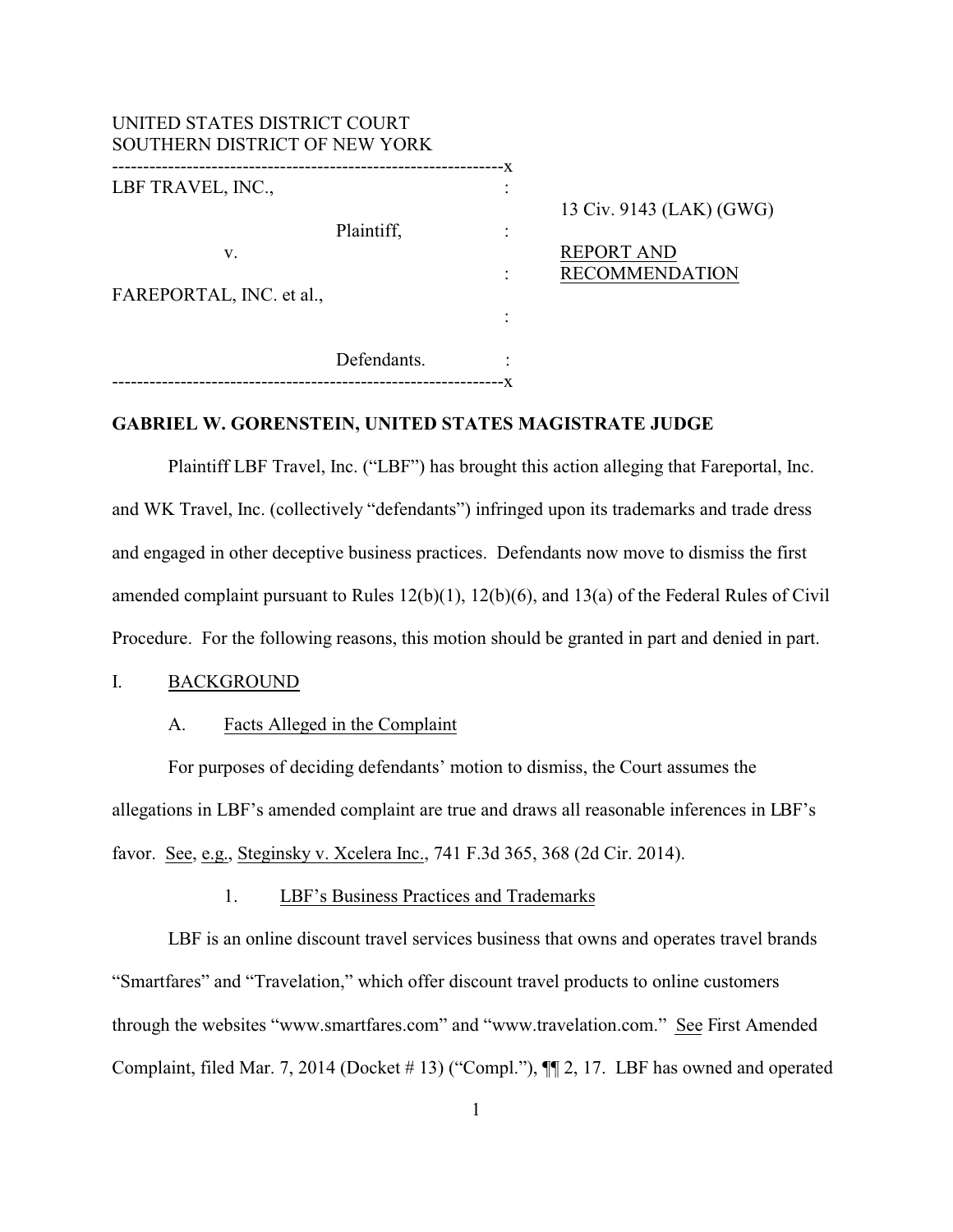www.smartfares.com since at least 2010, and on November 21, 2013, LBF filed an application to register "Smartfares" with the United States Patent and Trademark Office. Id. ¶ 18. The Smartfares trademark application is currently pending. Id. LBF has owned and operated www.travelation.com since at least 2010 and has owned a federally registered trademark for "Travelation" since 2008. Id. ¶ 19. For several years, LBF has continuously used the Smartfares and Travelation brands to provide customers with air travel bookings, hotel reservations, and booking services for car rentals, packages, and insurance. Id. ¶ 20.

The Smartfares and Travelation brands "have come to be associated in the minds of consumers throughout the country with [LBF's] services, and the use of [these] Marks . . . substantially increases the marketability of travel, reservation, and booking services rendered by [LBF] through its www.smartfares.com and www.travelation.com websites." Id. ¶ 23. Also, "[t]hrough great expense and care, [LBF] has become well known and famous in its market and has acquired a reputation for excellence and outstanding service to customers . . . [and thus] [LBF's] reputation, and the goodwill associated with LBF's Marks are very valuable business assets, which [LBF] vigorously protects." Id. ¶ 18. Because of this fame,"potential customers will search specifically for LBF's Marks through a variety of Internet search engines, including Google." Id.  $\P$  23.

## 2. Defendants' Business Practices and Trademarks

Defendants Fareportal and WK Travel are competitors with LBF that operate travel websites offering discounted airfare, accommodations, car rentals, and vacation packages to online customers. See id. ¶¶ 3, 25, 37-39. Fareportal and WK Travel are affiliated with each other and have common ownership. Id. ¶ 3. Defendants' websites include www.cheapoair.com, www.onetravel.com, www.cheapostay.com, www.insanelycheapflights.com, and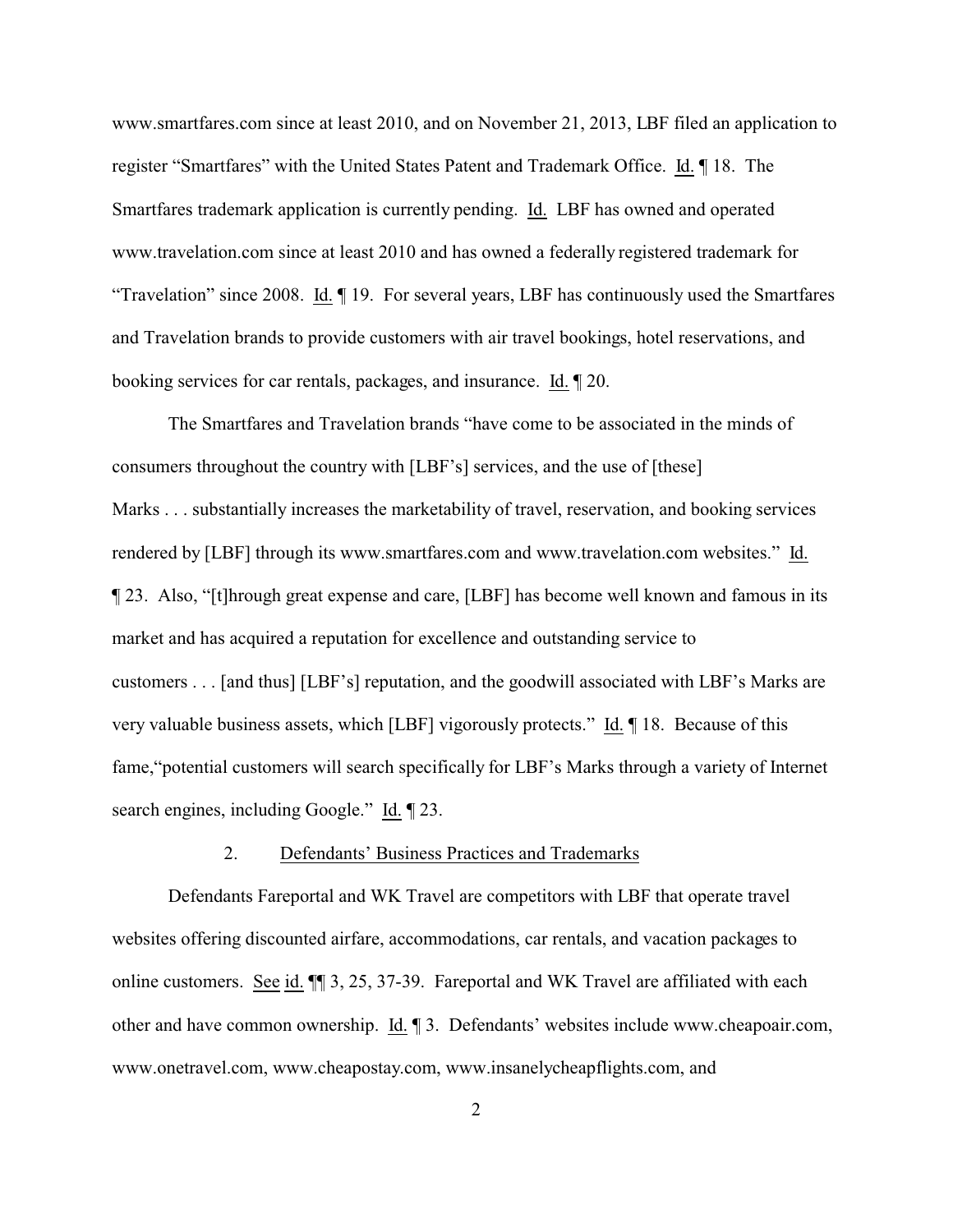www.farebuzz.com. Id. ¶¶ 3, 25, 37-39. Defendants own the following federally registered trademarks: "CHEAPOAIR," "CheapOstay," "CHEAPOAIR.COM THE ONLY WAY TO GO!!," "CHEAPOAIR.COM THE ONLY WAY TO GO!! (stylized mark)." Id. ¶¶ 26, 43-45. Additionally, defendants have pending applications for the following trademarks: "CHEAPOAIR.COM," "www.cheapOair.com," and "ONETRAVEL." Id. ¶ 40. American Travel Solutions, LLC, a non-party that holds trademarks similar to the ones defendants seek to have registered, has initiated opposition proceedings against defendants' applications for the "CHEAPOAIR.COM" and "www.cheapOair.com" trademarks. See id. ¶¶ 46-51.

### 3. Defendants' Improper Use of Search Engine Marketing Programs

LBF alleges that defendants have "improperly infringed upon and diluted [LBF's] trademarks by purchasing [LBF's] trademarks as keywords from Google and other search engines (activity known as 'search engine marketing' or 'SEM'), so that when an internet user searches for 'Travelation' or 'smartfares' on Google or another search engine, an advertisement hyperlink for one of the websites of [defendants] . . . will appear on the first page of the search results." Id.  $\P$  6.

Google operates a program called "AdWords" which allows advertisers to bid on advertising hyperlinks, also known as "sponsored links," that appear on an Internet user's search results page when the user has inputted certain keywords into Google's search engine. See id. ¶ 65. The sponsored link contains both an advertisement for the advertiser's business and a direct link that takes the Internet user directly to the advertiser's website when the user clicks on it. Id. According to LBF, "[the] 'sponsored links' do not always clearly identify themselves as advertisements, and Google's layout of the ads does not conspicuously identify them as such." Id. ¶ 66. In particular, "[the] ads at the top of the search results are designed by Google to look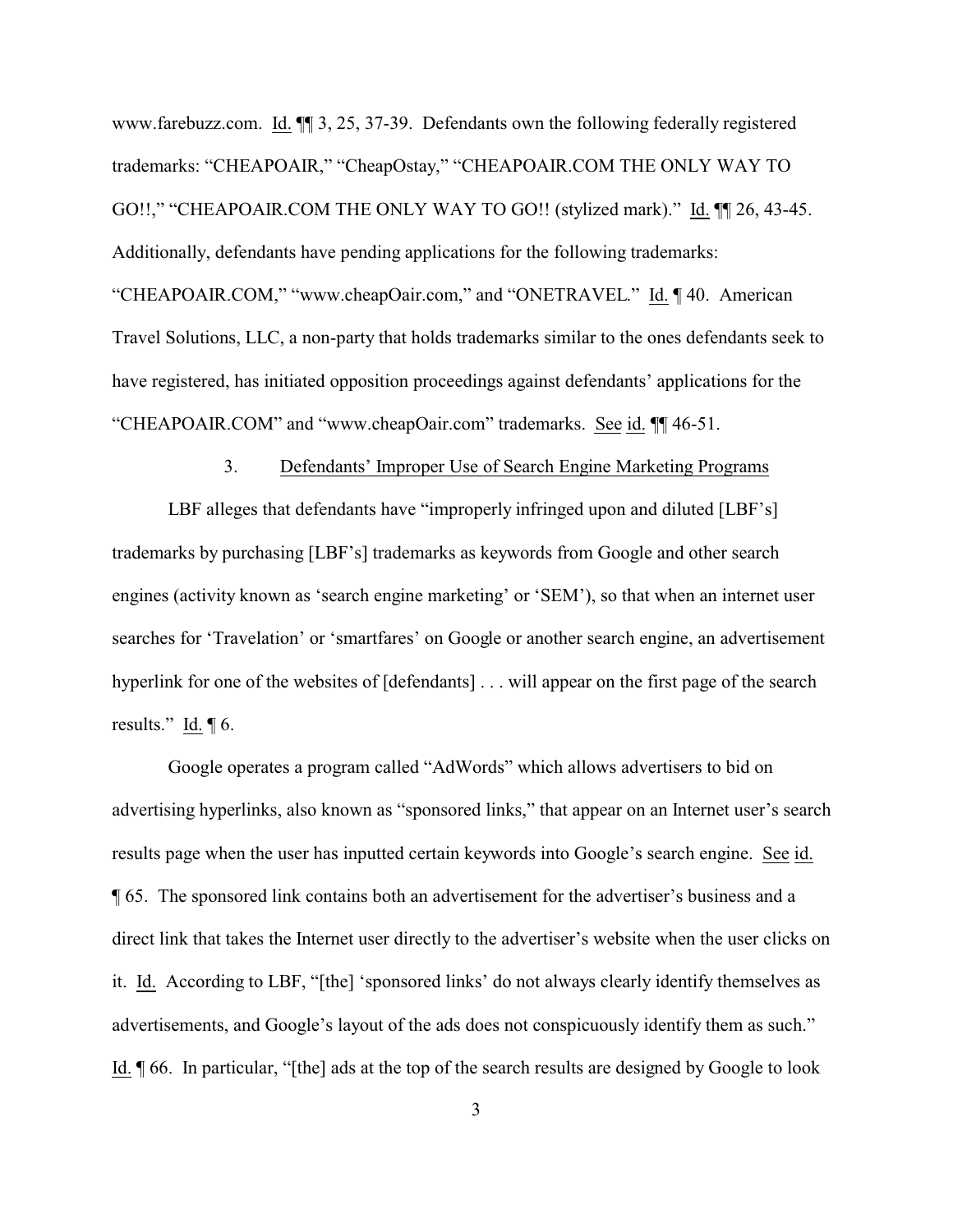like part of the 'non-sponsored' search results, and by virtue of the fact that they appear at the top of the list of Search Results, Internet users may infer that they are the most relevant websites on the Search Results page." Id. Other search engines, such as Yahoo! and Bing, offer similar SEM programs that typically "award the first sponsored result to the [advertiser] that has placed the highest bid on the keyword, i.e. the [advertiser] that has agreed to pay to the search engine operator the highest amount each time an independent internet user takes a particular action (such as searching a term or clicking on a link in the advertisement)." Id. ¶ 67.

LBF has bid on its own trademarks with Google AdWords and other SEM services so that whenever an Internet user searches the keywords "Smartfares" or "Travelation," LBF's sponsored links appear above or to the right of the search results, thus allowing the user to go directly to LBF's websites by clicking on the sponsored links. See id. ¶ 68. However, defendants have also bid on the Smartfares and Travelation keywords with Google AdWords so that defendants' sponsored links also appear on the results page when a user searches for these terms. Id. ¶ 69. According to LBF, defendants have "purchase[d] advertising using LBF's Marks as Keywords for the specific purpose of intercepting consumers and customers of [LBF] and those who are specifically looking for TRAVELATION and SMARTFARES and diverting them to" defendants' competing websites. Id. ¶ 70. In support of this assertion, LBF has included in its amended complaint screen images of Google searches demonstrating that defendants' "www.cheapoair.com" website has been listed as a sponsored link for the "smartfares" and "travelation.com" keywords. See id. ¶¶ 77-78.

 LBF alleges that "Defendants' use of the LBF's Marks via search engine advertising programs causes confusion in the marketplace that Defendants' goods and services are affiliated with or otherwise approved or 'sponsored' by [LBF]; causes LBF's Marks to be diluted by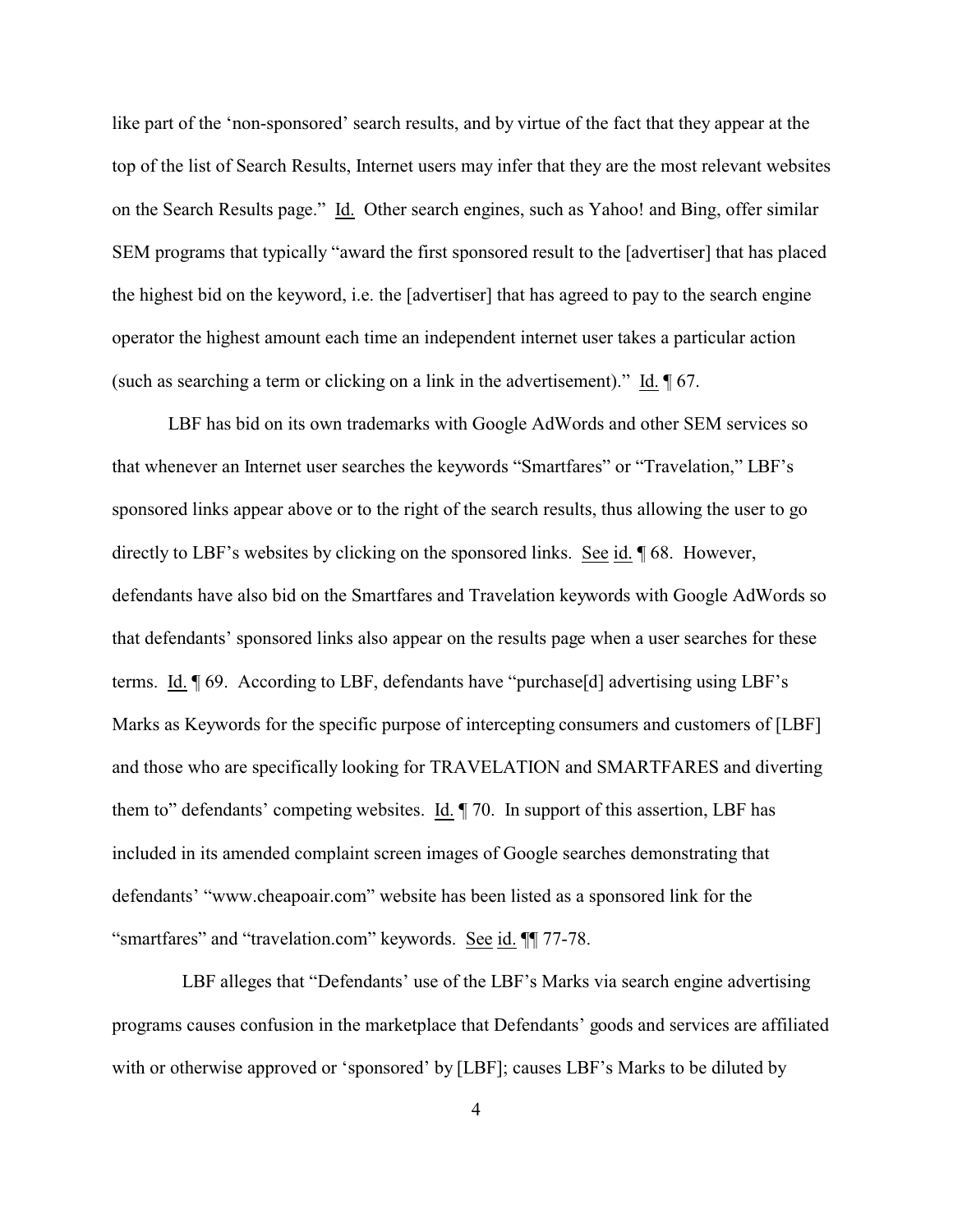losing their distinctive quality of being associated solely with [LBF]; allows Defendants to financially benefit from and to trade off of the goodwill and reputation of [LBF] without incurring an expense similar to that incurred by [LBF] in building up its brand name; and causes [LBF] to lose, in part, control over the commercial use of its own name and LBF's Marks by placing such control in the hands of Defendants." Id. ¶ 72.

With regard to the potential confusion caused by defendants' practices, LBF contends, "[w]hen an Internet user searching on a search engine for LBF's Marks is presented with a search results page which contains multiple sponsored links, one of which may be for [LBF's] websites, and others for Defendants' competing websites . . . [the user] may click on one of the sponsored links for Defendants' websites, believing that it is related to, or sponsored by [LBF]." Id. ¶ 73. Furthermore, "[e]ven if the Internet user realizes that the website they have been taken to is not [LBF's] website, a percentage of such Internet users may either stay at the Defendant's [sic] websites, or may otherwise discontinue their search for LBF's Marks." Id. Additionally, "[a]n Internet user may associate the quality of goods and services offered on Defendant's [sic] website with those offered by [LBF], and if dissatisfied with such goods or services, may discontinue their search for such services entirely." Id.

#### 4. Defendants' Allegedly Infringing Websites

LBF additionally alleges that defendants have "intentionally heightened the likelihood of confusion among consumers as to the affiliation, sponsorship, or source of the services provided by imitating the graphic user interface of [LBF's] websites, in order to mimic the 'look and feel' of [LBF's] websites." Id. ¶ 83. LBF asserts that it "has established distinctive, nonfunctional design elements for its websites, which consumers have come to associate with [LBF's] services." Id. ¶ 84. LBF explains that "[t]he layout of [its] websites appears not as a static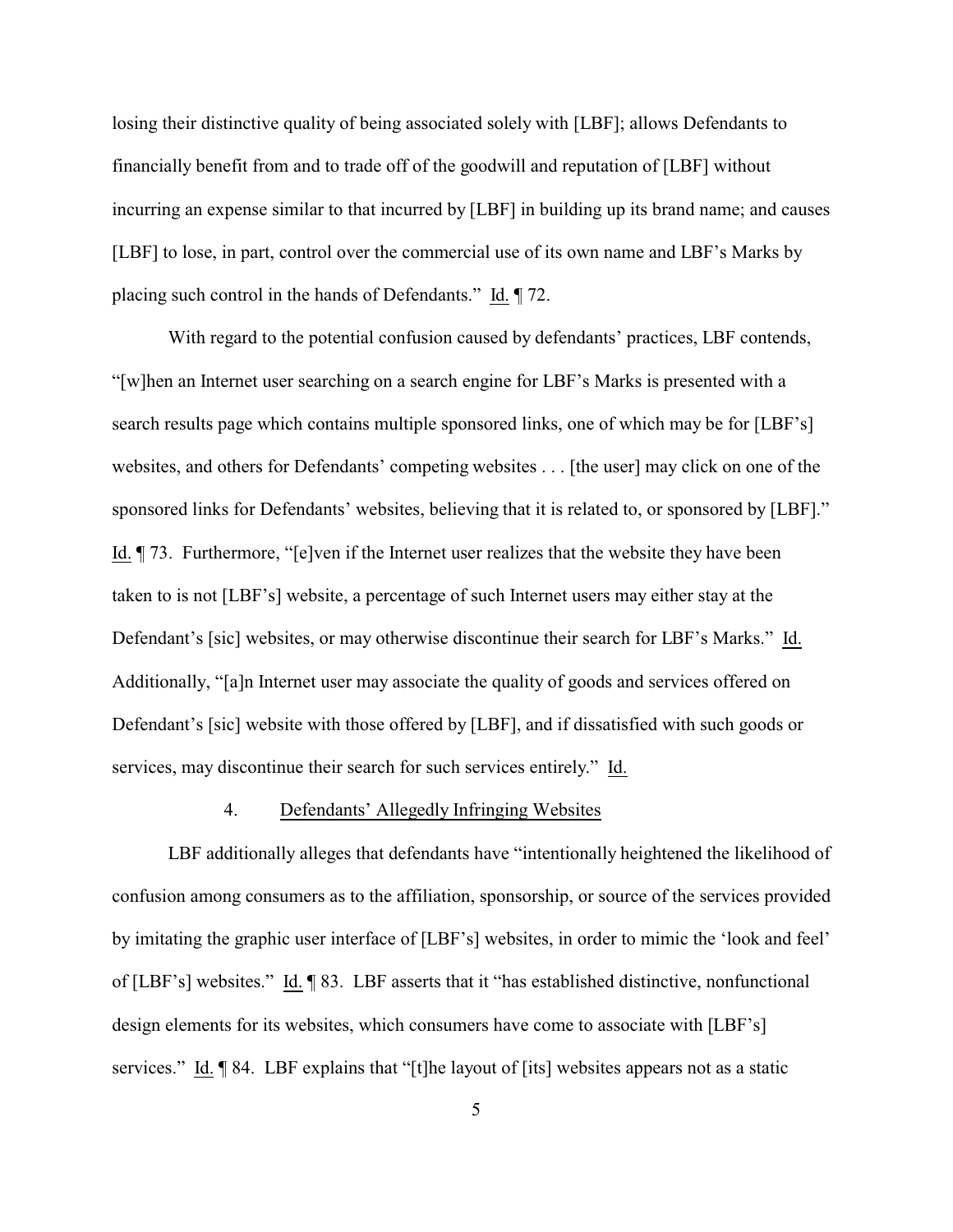presentation, but rather as a series of overlapping layers aimed at accomplishing specific tasks . . . [and] [t]he graphic design of the pages of [LBF's] websites, the 'look', is tied to the 'interface design,' comprised of dynamic navigation elements, such as hyperlinks, boxes, buttons, menus." Id.

Specifically, LBF contends that its Smartfares.com website has a distinctive "look and feel," including the following design elements: "the search engine in the upper left hand corner; with tabs for flights, cars, hotels, vacations, and cruises immediately above the search engine; promotional deals just to the right of the search engine; three columns listing cheap flights below the search engine; 'Promo Codes' juxtaposed beside the cheap flights columns; and customer service number in large, orange letter at the top of the homepage." Id. ¶ 90. Additionally, the browser page for Smartfares.com displays as a title "Cheap Flights, Cheap Airline Tickets, Cheap Flights Airfare, Flights Airfare Deals – Smartfares." Id. LBF alleges that defendants' website OneTravel.com has "blatantly imitated" many of these elements in that it "also features the search engine in the upper left hand corner; with tabs for flights, cars, hotels, and vacations immediately above the search engine; promotional deals just to the right of the search engine; three columns listing cheap flights below the search engine; 'Promo Codes' juxtaposed beside the cheap flights columns; [ ]customer service number in large, orange letter at the top of the homepage  $[\cdot]$ ... [and] the browser page displays a title 'Cheap Tickets, Cheap Flights  $\&$ Discount Airfare – OneTravel."  $\underline{Id}$ .  $\P$  91. LBF has attached as exhibits to its complaint screenshot images of the home pages of Smartfares.com and OneTravel.com on December 10, 2013, to demonstrate the design similarities of these websites. See id. ¶¶ 90-91; Smartfares.com Homepage Image (annexed as Ex. K to Compl.); OneTravel.com Homepage Image (annexed as Ex. L to Compl.). Similarly, LBF asserts that the search screen for its Travelation.com website,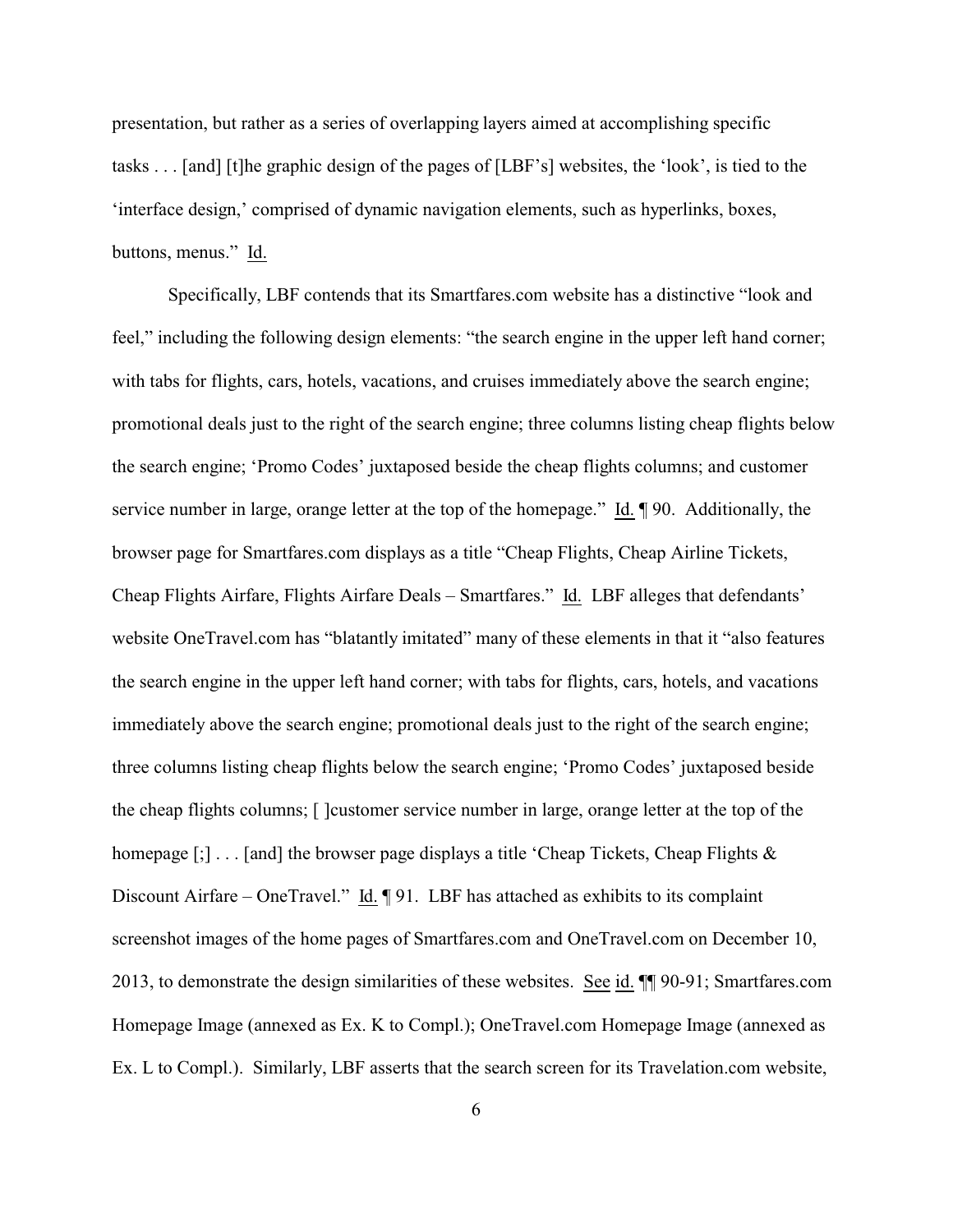which "features a bar with moving stripes, the TRAVELATION mark in the upper part of the screen, and a message indicating that the website is searching for the best fares for the user's selected criteria," Compl. ¶ 92; Travelation.com Search Screen (annexed as Ex. M to Compl.), has been copied in the search screen of defendants' OneTravel.com website, see Compl. ¶ 93; OneTravel.com Search Screen (annexed as Ex. N to Compl.).

LBF alleges that it has "received several complaints from Internet users, who have been confused and mislead [sic] by Defendants' advertising practices and design of Defendants' websites into believing that they were visiting [LBF's] websites," Compl. ¶ 94, and that it has "suffered real damage to its business standing and reputation . . . by being associated with Defendants' businesses . . . in light of the extremely negative reviews that Defendants' websites [have] received," id. ¶ 95. LBF further contends that defendants' brands have a negative reputation because defendants regularly "advertise misleading savings and discounts that do not offer actual savings to consumers" and engage in other deceptive practices. Id. ¶ 109; see also id. ¶¶ 103-08. In support of these assertions, LBF has provided screenshots of negative reviews of defendants' website cheapoair.com, see id. ¶ 95, as well as an online Better Business Bureau report discussing "a range of complaints with the BBB against CheapOAir.com," id. ¶ 97.

#### B. Procedural History

On December 27, 2013, LBF filed the instant suit against Fareportal and WK Travel. See Complaint, filed Dec. 27, 2013 (Docket # 1). After defendants moved to dismiss, LBF filed the amended complaint in which it asserts the following claims against defendants:

(a) trademark infringement, unfair competition, and false designation of origin under 15 U.S.C. §§ 1051 et seq. (the Lanham Act); (b) trademark infringement and unfair competition in violation of New York State common law; (c) trademark dilution and injury to business reputation under New York. General Business Law ("NY GBL") § 360-1; (d) trade name infringement under NY GBL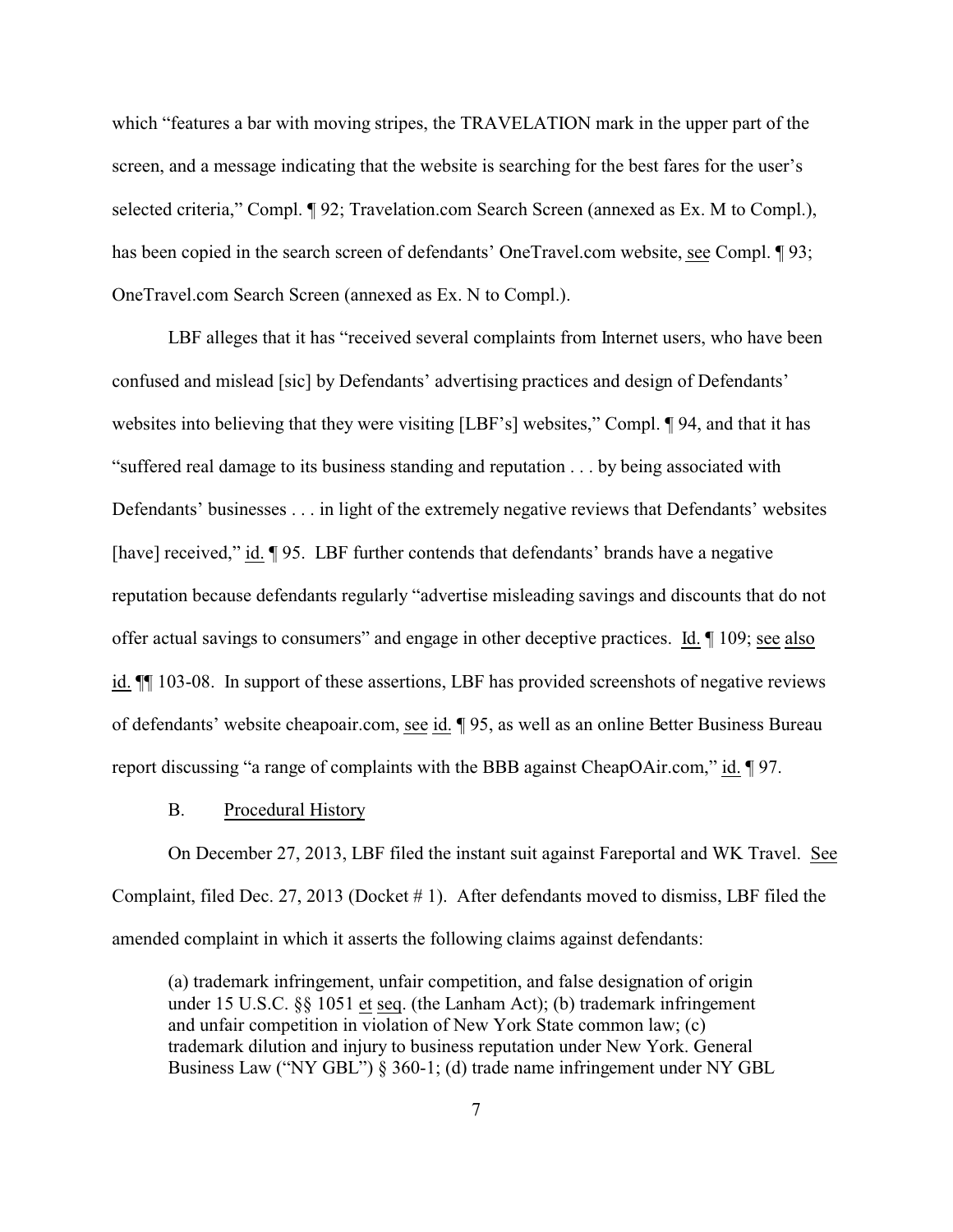§ 133; (e) unfair and deceptive trade practices under NY GBL § 349; (f) false advertising under NY GBL., § 350; (g) unfair business practice under New York State common law; (h) unjust enrichment under New York State common law; and (i) for cancellation of Defendants' U.S. Trademark Registrations.

Compl. ¶ 1; see also id. ¶¶ 110-94. On April 25, 2014, defendants filed a second motion to  $dismiss.<sup>1</sup>$ 

### II. LAW GOVERNING MOTIONS TO DISMISS

A party may move to dismiss pursuant to Fed. R. Civ. P. 12(b)(6) where the opposing party's pleading "fail[s] to state a claim upon which relief can be granted." While a court must accept as true all of the allegations contained in a complaint, that principle does not apply to legal conclusions. See Ashcroft v. Iqbal, 556 U.S. 662, 678 (2009); Bell Atl. Corp. v. Twombly, 550 U.S. 544, 555 (2007) ("[A] plaintiff's obligation to provide the grounds of his entitlement to relief requires more than labels and conclusions, and a formulaic recitation of the elements of a cause of action will not do.") (citation, internal quotation marks, and brackets omitted). In other words, "[t]hreadbare recitals of the elements of a cause of action, supported by mere conclusory statements, do not suffice," Iqbal, 556 U.S. at 678, and thus, a court's first task is to disregard any conclusory statements in a complaint, id. at 679.

Next, a court must determine if a complaint contains "sufficient factual matter" which, if

<sup>&</sup>lt;sup>1</sup> See Notice of Defendants' Motion to Dismiss Plaintiff's First Amended Complaint, filed Apr. 25, 2014 (Docket # 15); Memorandum of Law in Support of Defendants' Motion to Dismiss Plaintiff's First Amended Complaint, filed Apr. 25, 2014 (Docket # 16) ("Def. Mem."); Memorandum of Law in Opposition to Defendants' Motion to Dismiss Plaintiff's First Amended Complaint, filed May 12, 2014 (Docket # 17) ("Pl. Mem."); Reply Memorandum of Law in Further Support of Defendants' Motion to Dismiss Plaintiff's First Amended Complaint, filed May 22, 2014 (Docket # 18) ("Def. Reply"). Defendants' memorandum supporting the instant motion has incorporated by reference some arguments defendants raised in their first motion to dismiss, and thus, we cite occasionally to the memorandum in support of that motion as well. See Memorandum of Law in Support of Defendants' Motion to Dismiss Plaintiff's Complaint, filed Feb. 21, 2014 (Docket # 11) ("Orig. Def. Mem.").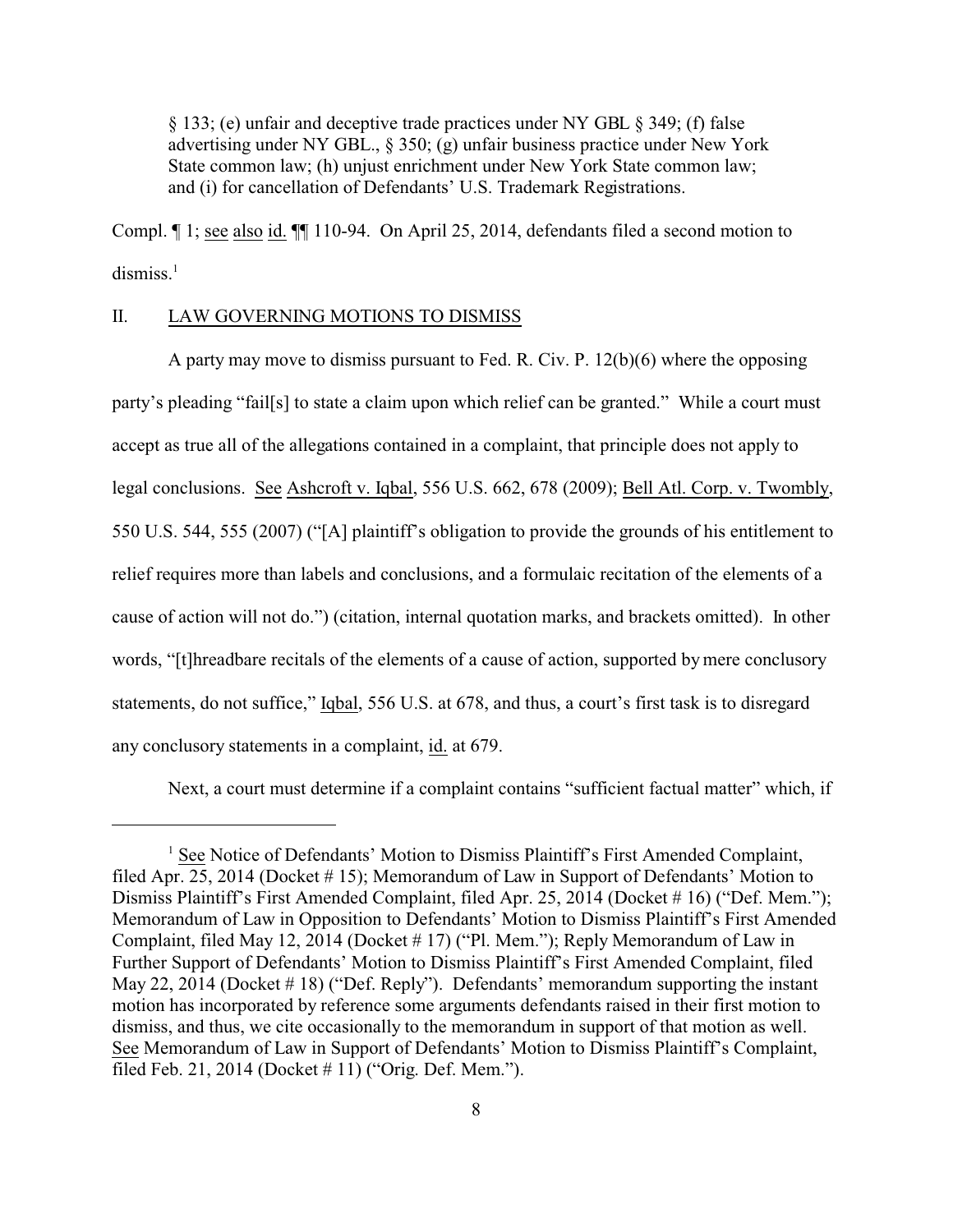accepted as true, states a claim that is "plausible on its face." Id. at 678 (citation and internal quotation marks omitted); accord Port Dock & Stone Corp. v. Oldcastle Ne., Inc., 507 F.3d 117, 121 (2d Cir. 2007) ("[A] complaint must allege facts that are not merely consistent with the conclusion that the defendant violated the law, but which actively and plausibly suggest that conclusion."). "A claim has facial plausibility when the plaintiff pleads factual content that allows the court to draw the reasonable inference that the defendant is liable for the misconduct alleged. The plausibility standard is not akin to a probability requirement, but it asks for more than a sheer possibility that a defendant has acted unlawfully." Iqbal, 556 U.S. at 678 (citations and internal quotation marks omitted). "[W]here the well-pleaded facts do not permit the court to infer more than the mere possibility of misconduct," a complaint is insufficient under Fed. R. Civ. P. 8(a) because it has merely "alleged" but not "'show $[n]$ " – 'that the pleader is entitled to relief." Id. at  $679$  (quoting Fed. R. Civ. P.  $8(a)(2)$ ).

Because a motion to dismiss must be decided based on the allegations of the complaint or on documents that are attached to the complaint, incorporated in it by reference, or that are otherwise integral to the allegations, see Roth v. Jennings, 489 F.3d 499, 509 (2d Cir. 2007), we have ignored defendants' citation to non-record evidence, see, e.g., Def. Reply at 5 (discussing the contents of websites not cited in the complaint).

#### III. DISCUSSION

#### A. Federal Trademark Infringement Claims

LBF alleges in Count I of its amended complaint that defendants are liable for trademark infringement under Section 32 of the Lanham Act, 15 U.S.C. § 1114, for "purchasing LBF's Marks as advertising keywords as means of advertising and selling Defendants' goods and services." Compl. ¶ 111. Similarly, in Count II, LBF contends that defendants are liable under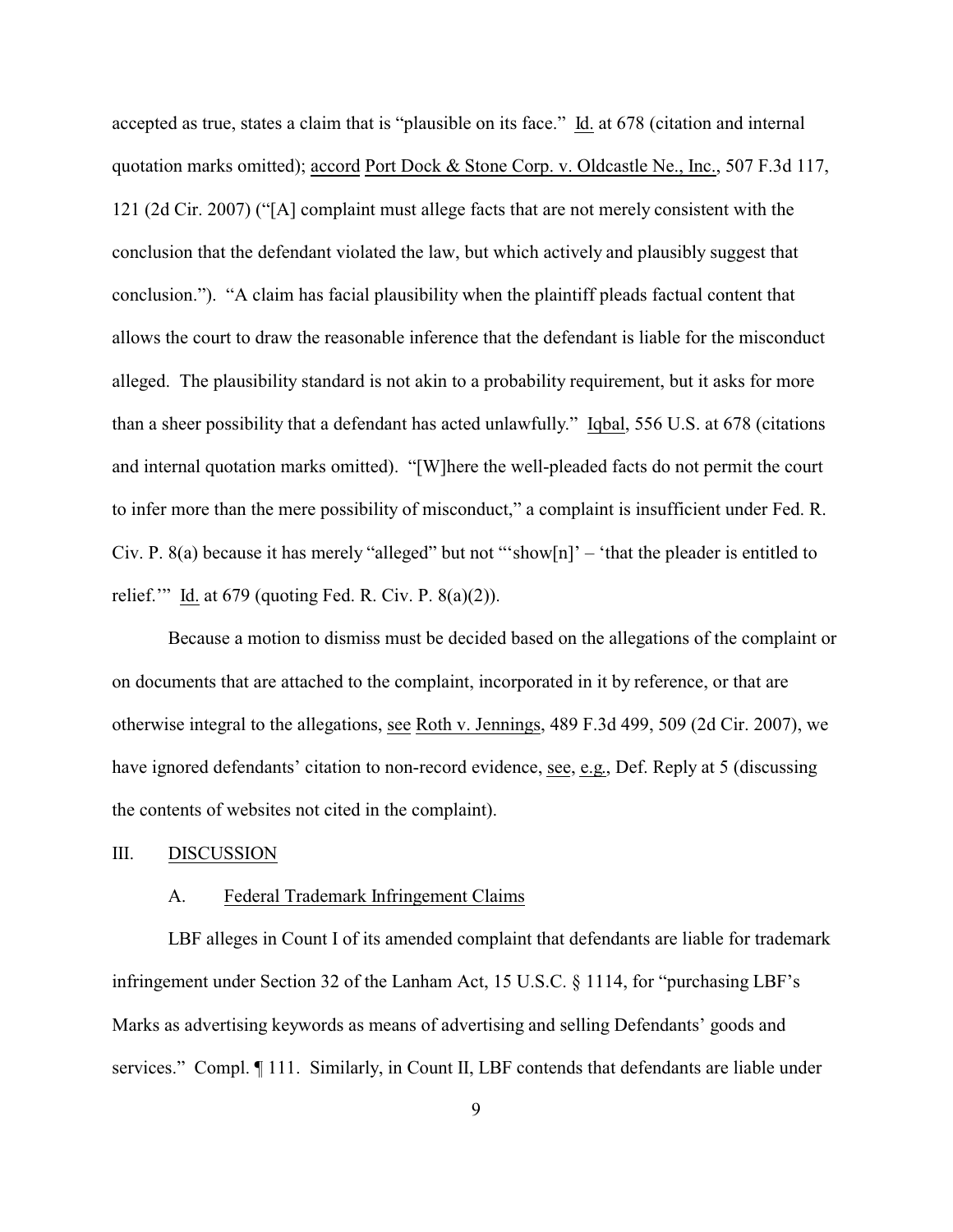Section 43 of the Lanham Act, 15 U.S.C. § 1125, because their "purchase of LBF's Marks as advertising keywords . . . falsely suggests that they are associated with [LBF]." Id. ¶ 125.

"Section  $32(1)(a)$  of the Lanham Act prohibits any person from 'us[ing] in commerce any reproduction, counterfeit, copy, or colorable imitation of a registered mark in connection with the sale, offering for sale, distribution, or advertising of any goods or services on or in connection with which such use is likely to cause confusion, or to cause mistake, or to deceive.'" Kelly Brown v. Winfrey, 717 F.3d 295, 304 (2d Cir. 2013) (quoting 15 U.S.C. § 1114(1)(a)). "Section 43(a) of the Lanham Act prohibits a person from using 'any word, term, name, symbol, or device, or any combination thereof . . . which . . . is likely to cause confusion . . . as to the origin, sponsorship, or approval of his or her goods.'" Louis Vuitton Malletier v. Dooney & Bourke, Inc., 454 F.3d 108, 114 (2d Cir. 2006) (quoting 15 U.S.C. § 1125(a)). As recently explained by the Second Circuit, courts employ the following two-step framework in analyzing trademark infringement claims:

"First, we look to see whether plaintiff's mark merits protection." Louis Vuitton Malletier v. Dooney & Bourke, Inc., 454 F.3d 108, 115 (2d Cir. 2006). In order for a trademark to be protectable, the mark must be "distinctive" and not "generic." Genesee Brewing Co. v. Stroh Brewing Co., 124 F.3d 137, 143 (2d Cir. 1997). A mark is said to be "inherently" distinctive if "[its] intrinsic nature serves to identify a particular source." Two Pesos, Inc. v. Taco Cabana, Inc., 505 U.S. 763, 768, 112 S.Ct. 2753, 120 L.Ed.2d  $615(1992) \ldots$ 

Second, if (and only if) the plaintiff's trademark is "distinctive" within the meaning of trademark law and is therefore valid and protectable, we must then determine "whether [the] defendant's use of a similar mark is likely to cause consumer confusion." Louis Vuitton Malletier, 454 F.3d at 115 . . . .

Christian Louboutin S.A. v. Yves Saint Laurent Am. Holdings, Inc., 696 F.3d 206, 216-17 (2d

Cir. 2012) (footnotes omitted); accord Tiffany (NJ) Inc. v. eBay Inc., 600 F.3d 93, 102 (2d Cir.

2010) (same); see also The Sports Auth., Inc. v. Prime Hospitality Corp., 89 F.3d 955, 960 (2d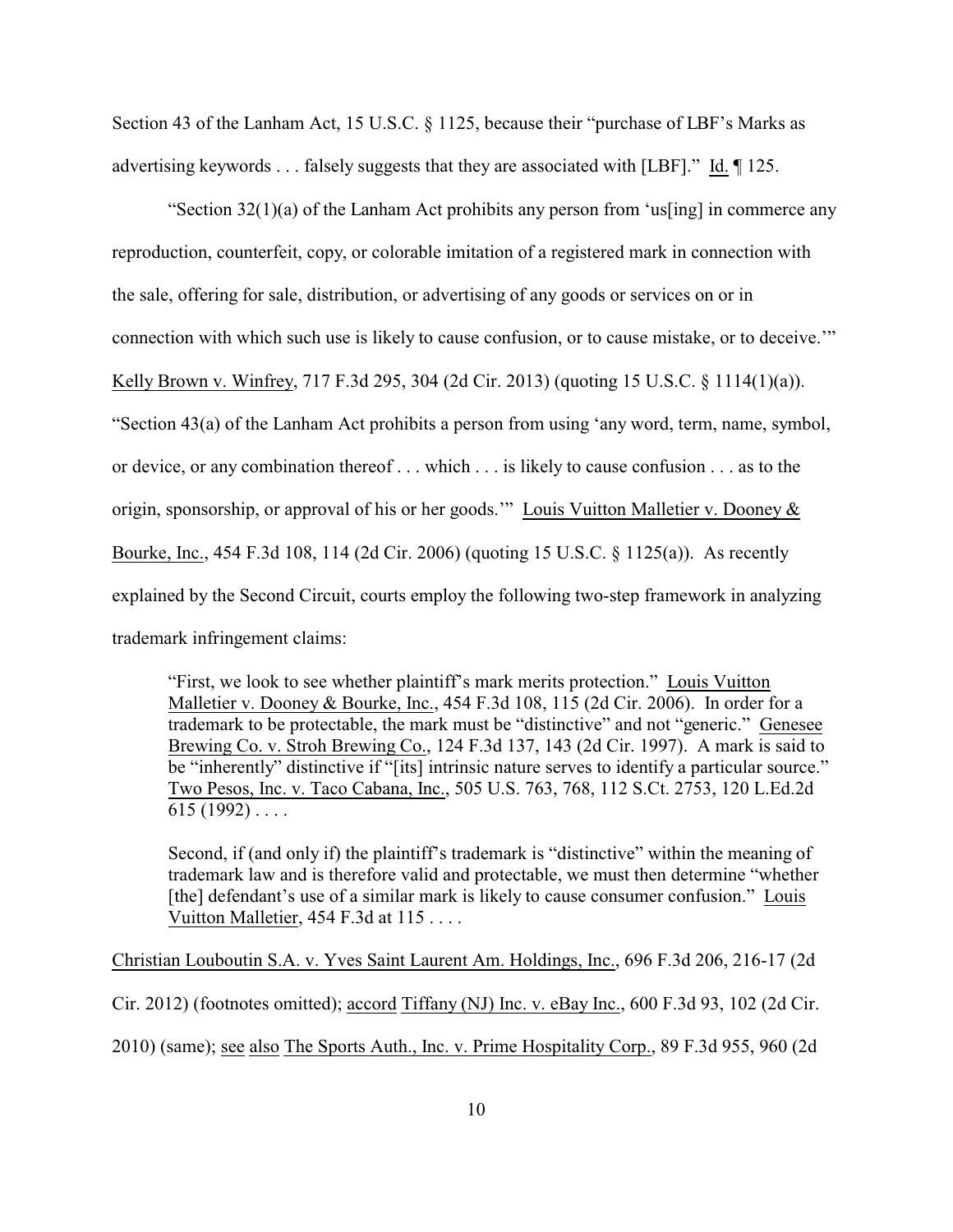Cir. 1996) ("To succeed on its Lanham Act claims, [plaintiff] must show that it has a valid mark that is entitled to protection under the Lanham Act and that [defendant's] actions are likely to cause confusion with [plaintiff's] mark.") (citing 15 U.S.C.  $\S$ § 1114(1), 1125(a)(1)(A)).

Defendants argue that LBF's allegations that defendants "purchas[ed] internet search keywords through the Google AdWords program and similar programs at Yahoo! and Bing . . . do not suffice to state a valid cause of action for trademark infringement." Def. Mem. at 2; see also Orig. Def. Mem. at 3-5; Def. Reply at 3-4. Specifically, they argue that "[t]he mere purchase of trademarked keywords alone without something more does not constitute use of a trademark in commerce or support a claim of likely confusion." Def. Reply at 2. As defendants have pointed out, LBF has not alleged that defendants include LBF's trademarks in the text of their advertisements generated through the SEM programs. See id. at 1-2. Rather, LBF asserts that defendants unlawfully "use" LBF's trademarks when advertisements for defendants' products or websites are generated as a result of defendants having bid on LBF's trademarks through the SEM programs and that the prominent placements of defendants' advertisements, which directly results from their bids on LBF's trademarks, misleads and causes confusion among consumers using the search engines. See Compl. ¶¶ 68-71.

Defendants' argument requires us to interpret what it means to "use" a mark in commerce. Under 15 U.S.C. § 1127, "a mark shall be deemed to be use[d] in commerce . . . when it is used or displayed in the sale or advertising of services and the services are rendered in commerce . . . ." In Rescuecom Corp. v. Google Inc., 562 F.3d 123 (2d Cir. 2009), the Second Circuit directly addressed the question of whether Google "used" other companies' trademarks when it marketed and sold keywords for those trademarks through the Google AdWords program. Rescuecom held that Google had "use[d] in commerce" the trademarks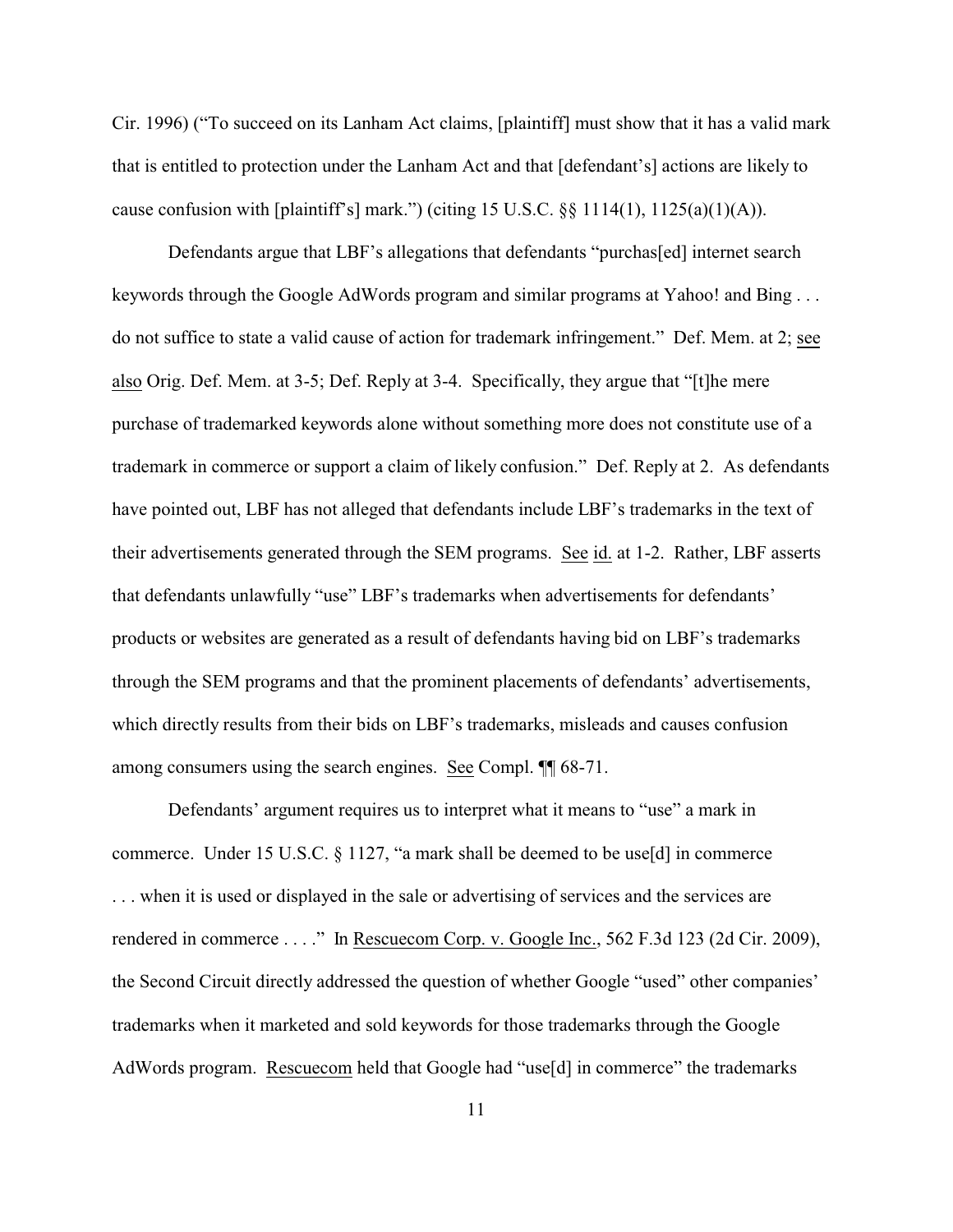because Google "displays, offers, and sells [the plaintiff's] mark to Google's advertising customers when selling its advertising services . . . [and] encourages the purchase of [the plaintiff's] mark through its Keyword Suggestion Tool." 562 F.3d at 129. While Google argued that its inclusion of the trademark in what amounted to "an internal computer directory" at Google could not constitute trademark "use," Rescuecom rejected this argument. Id. The court noted that "Google's recommendation and sale [of plaintiff's trademark] to its advertising customers are not internal uses." Id. It explained that, if it were to adopt Google's argument that "an alleged infringer's use of a trademark in an internal software program insulates the alleged infringer from a charge of infringement," this would then allow "the operators of search engines . . . to use trademarks in ways designed to deceive and cause consumer confusion" which would be "neither within the intention nor the letter of the Lanham Act." Id. at 130.

Defendants seek to distinguish Rescuecom, contending that while Google's marketing and sale of trademarks as keywords may satisfy the "use" requirement, an advertiser's act of buying the keywords from Google does not. Defendants argue that "[a]bsent some additional customer-facing 'use' of the trademark so as to give rise to the potential for confusion, there can be no trademark infringement claim." Def. Reply at 3. We do not see a meaningful difference, however, between a search engine's act of selling to an advertiser a service derived from the use of a trademark (which Rescuecom unequivocally found to be "use" under trademark law) and the advertiser's action in purchasing that benefit. Both have "used" the trademark in the same way: by engaging in a commercial transaction — the search engine as the seller and the advertiser as the purchaser — to produce a display of search result advertisements that derives from the use of a trademark. The notion that there must be some "additional customer-facing 'use'" of the trademark finds no support in Rescuecom inasmuch as there was no such additional "customer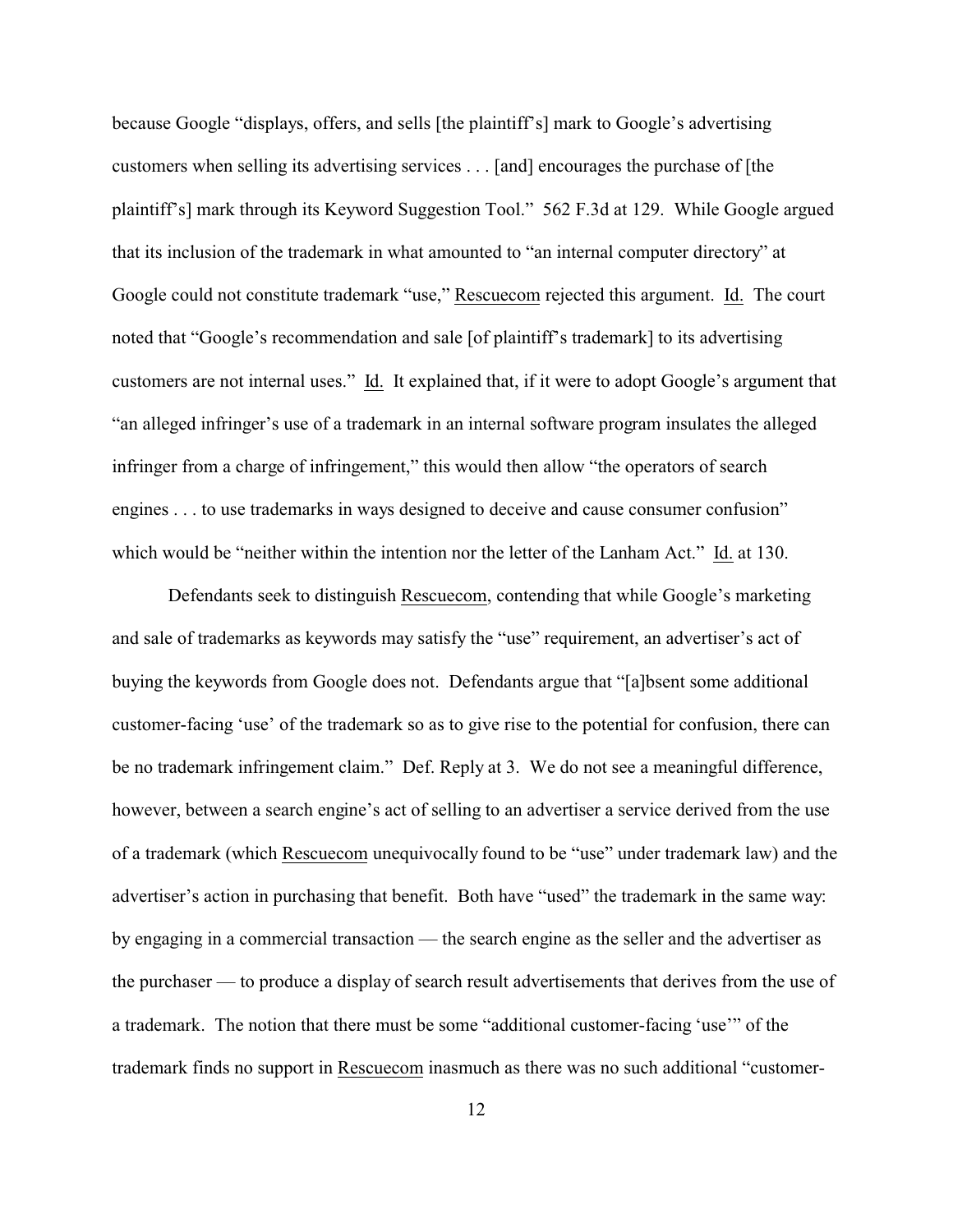facing" use there either.

Indeed, since Rescuecom was decided, multiple courts have found the "use in commerce" requirement to be met in the exact scenario presented in our case. For example, in CJ Prods. LLC v. Snuggly Plushez LLC, 809 F. Supp. 2d 127 (E.D.N.Y. 2011), the defendant had purchased the plaintiff's trademarked names through the Google AdWords program. The Court concluded that "there is no dispute that defendants' use of the [plaintiff's] mark to purchase AdWords to advertise its products for sale on the Internet constitutes 'use in commerce' under the Lanham Act." CJ Products, 809 F. Supp. 2d at 158 (citing Rescuecom, 562 F.3d at 127). Similarly, in Allied Interstate LLC v. Kimmel & Silverman P.C., 2013 WL 4245987 (S.D.N.Y. Aug. 12, 2013), the court in denying a motion to dismiss a trademark claim found that "[a]lthough Defendants attempt to draw a distinction between Google's sale of Plaintiff's mark and their own purchase thereof, it is clear . . . that Defendant is using Plaintiff's trademark in commerce." Id. at \*3; accord Austl. Gold, Inc. v. Hatfield, 436 F.3d 1228, 1233 (10th Cir. 2006) ("Defendants continued to use the trademarks . . . on the metatags for their Web sites to attract customers to the Web sites, and to pay [online search engine] for a premium placement if either trademark was used in a search query."); Playboy Enters., Inc. v. Netscape Commc'ns Corp., 354 F.3d 1020, 1025 (9th Cir. 2004) (finding "actionable" trademark use where "defendants, in conjunction with advertisers, have misappropriated the goodwill of [plaintiff's] marks by leading Internet users to competitors' websites"); Hearts on Fire Co., LLC v. Blue Nile, Inc., 603 F. Supp. 2d 274, 283 (D. Mass. 2009) ("[T]here is little question that the purchase of a trademarked keyword to trigger sponsored links constitutes a 'use' within the meaning of the Lanham Act."); see also Network Automation, Inc. v. Advanced Sys. Concepts, Inc., 638 F.3d 1137, 1145 (9th Cir. 2011) ("We now agree with the Second Circuit that [the purchase of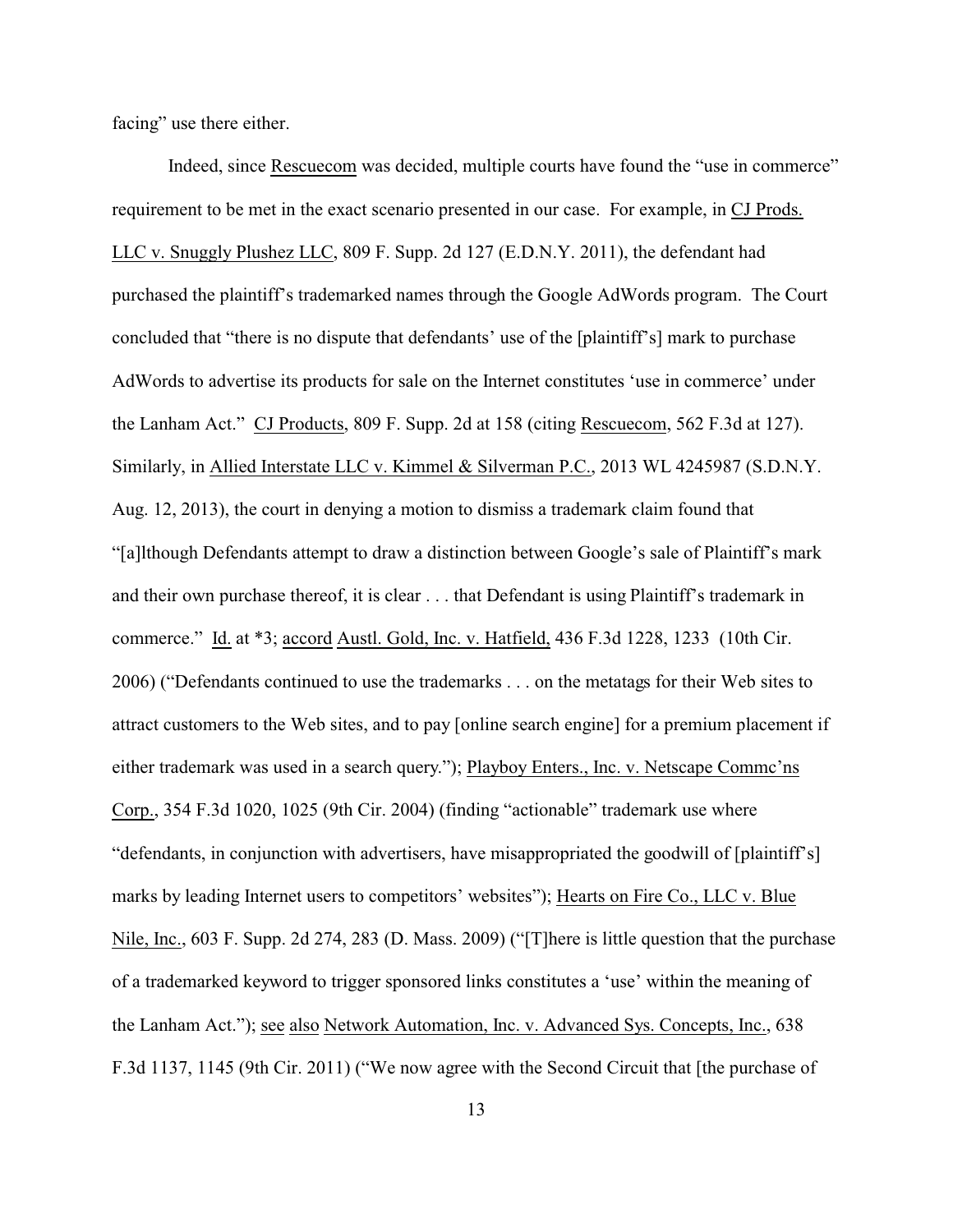trademark as a search engine keyword] is a 'use in commerce' under the Lanham Act.") (citing Rescuecom, 562 F.3d at 127). Defendants have cited several district court cases holding such internal use cannot satisfy the "use" requirement, see Orig. Def. Mem. at 4, but they all precede Rescuecom, and Rescuecom explicitly rejected this line of authority, see 562 F.3d at 129-30. Indeed, although defendants failed to disclose it in their brief, Rescuecom specifically criticized one of the very cases defendants cite: Merck & Co., Inc. v. Mediplan Health Consulting, Inc., 425 F. Supp. 2d 402 (S.D.N.Y. 2003). See Rescuecom, 562 F.3d at 129-30. We are aware of no authorities since Rescuecom that support defendants' position.

In sum, this Court is bound by the Rescuecom decision and does not see any distinction between the "use" found there and the "use" alleged in this case. Accordingly, LBF sufficiently plead the "use in commerce" requirement when it alleged that defendants purchased LBF's trademarks as keywords from Google AdWords and other SEM programs, which led to defendants' advertisements being displayed on the search results pages for LBF's keywords in such a way as to confuse online customers.

#### B. State Common Law and Statutory Claims for Trademark Infringement

LBF has raised claims for "trademark infringement and unfair competition in violation of New York state common law" as well as analogous claims arising under the New York General Business Law. Compl. ¶ 1. With regard to these claims, LBF has made the same allegations involving defendants' improper and misleading use of LBF's trademarks through Google AdWords and the other SEM programs.

It is well established that "[t]he elements necessary to prevail on causes of action for trademark infringement and unfair competition under New York common law mirror the Lanham Act claims." ESPN, Inc. v. Quiksilver, Inc., 586 F. Supp. 2d 219, 230 (S.D.N.Y. 2008);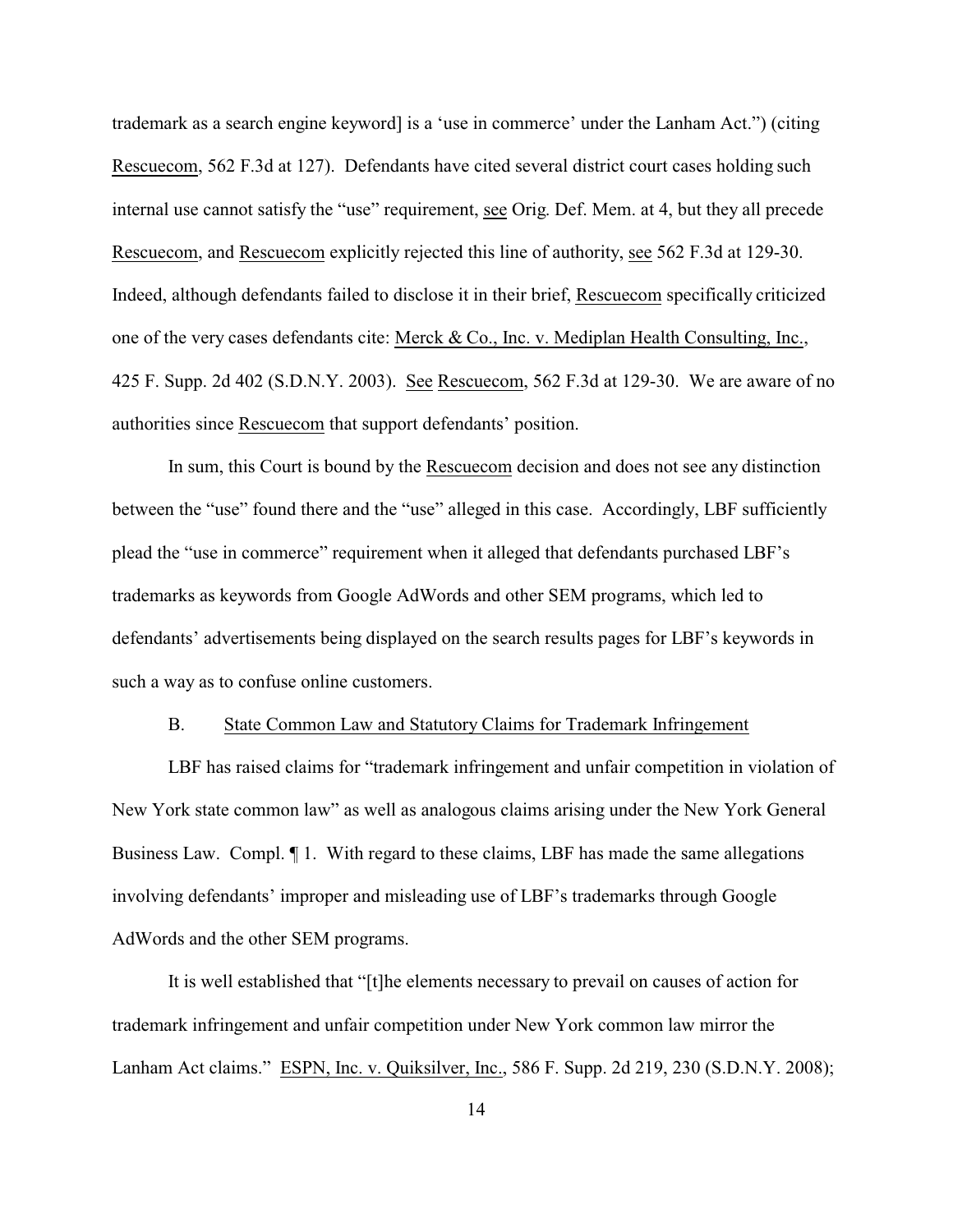accord Van Praagh v. Gratton, 993 F. Supp. 2d 293, 301 (E.D.N.Y. 2014) ("Courts employ substantially similar standards when analyzing claims for trademark infringement under the Lanham Act, 15 U.S.C. § 1114(1)(a); false designation of origin under the Lanham Act, 15 U.S.C. § 1125(a); trademark infringement under New York common law; and unfair competition under New York common law."). That is — "[t]o prevail on a statutory or common law claim of trademark infringement, a party must establish that the symbols for which it seeks trademark protection are valid, legally protectable marks and that another's subsequent use of a similar mark is likely to create confusion as to the origin of the product." Tri-Star Pictures, Inc. v. Leisure Time Prods., B.V., 17 F.3d 38, 43 (2d Cir. 1994); accord Audi AG v. Shokan Coachworks, Inc., 592 F. Supp. 2d 246, 270-71 (N.D.N.Y. 2008) (same). Additionally, the plaintiff must "show that the defendant acted in bad faith." See Luv n' Care, Ltd. v. Mayborn USA, Inc., 898 F. Supp. 2d 634, 643 (S.D.N.Y. 2012).

Defendants argue that LBF's state common law and statutory claims should be dismissed because "the Amended Complaint fails to show how LBF was harmed by [defendants'] alleged conduct, which is required for the common law and state statutory claims." Def. Mem. at 8. While defendants' analysis on this point is lacking in citation to authorities, it appears that the crux of their argument is that the complaint does not adequately show consumer confusion. See Def. Reply at 7 ("LBF must recognize that it is on thin ice in relying on anonymous online reviews for its allegations of consumer confusion.").<sup>2</sup>

<sup>&</sup>lt;sup>2</sup> Some of LBF's state statutory claims have elements that are additional to or different from the federal or state common law trademark infringement claims. However, in arguing that LBF's state law claims are improperly pled, defendants do not appear to raise distinct arguments for such claims. Nor is the Court obliged to construe defendant's brief as making such arguments given that defendants were required to set forth their legal arguments "with particularity." See Fed. R. Civ. P. 7(b)(1)(B); E.E.O.C. v. Int'l Ass'n of Bridge, Structural &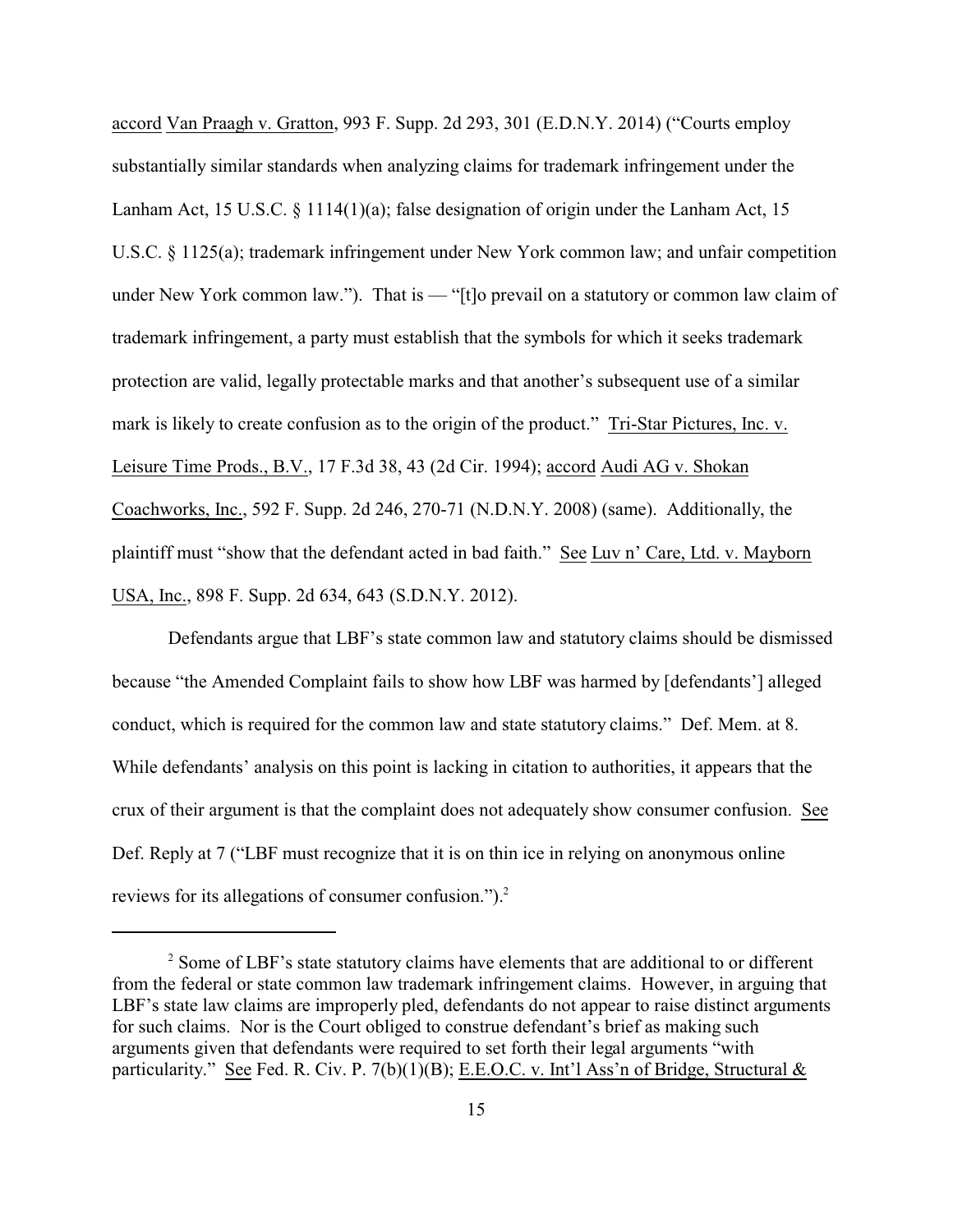"Likelihood of confusion requires that an appreciable number of ordinarily prudent purchasers are likely to be misled, or indeed simply confused, as to the source of the goods in question, . . . or are likely to believe that the mark's owner sponsored, endorsed, or otherwise approved of the defendant's use of the mark." Merck, 425 F. Supp. at 411 (internal punctuation and citations omitted). To determine whether there is a likelihood of confusion between two or more marks, courts in this Circuit apply the eight factors set forth in Polaroid Corp. v. Polarad Electronics Corp., 287 F.2d 492, 495 (2d Cir. 1961): (i) the strength of the plaintiff's trademark; (ii) the degree of similarity between the parties' marks; (iii) the proximity of the products; (iv) the likelihood that the plaintiff will "bridge the gap" between the products; (v) the existence of actual confusion; (vi) the defendant's good faith; (vii) the quality of the defendant's product; and (viii) the sophistication of the consumers. See, e.g., Star Indus., Inc. v. Bacardi & Co. Ltd., 412 F.3d 373, 384-91 (2d Cir. 2005) (applying Polaroid factors). Likelihood of confusion is an issue on which the plaintiff bears the burden of proof. See, e.g., KP Permanent Make-Up, Inc. v. Lasting Impression I, Inc., 543 U.S. 111, 117-18 (2004). However, "[t]here is no requirement that a plaintiff address the Polaroid factors in its pleading; such a requirement would be inconsistent with the 'notice pleading' philosophy of the Federal Rules of Civil Procedure." Eliya, Inc. v. Kohl's Dep't Stores, 2006 WL 2645196, at \*3 n.2 (S.D.N.Y. Sept. 13, 2006); accord Sussman-Automatic Corp. v. Spa World Corp., 2014 WL 1651953 at \*6 (E.D.N.Y. Apr. 25, 2014). Thus, it has been often stated that "[l]ikelihood of confusion is a fact-intensive analysis that ordinarily does not lend itself to a motion to dismiss." Van Praagh, 993 F. Supp. 2d

Ornamental Ironworkers, Local 580, 139 F. Supp. 2d 512, 523 (S.D.N.Y. 2001) ("Rule 7(b)(1) . . . [is] designed to afford the opposing party with a meaningful opportunity to respond and the court with enough information to process the motion correctly.") (internal punctuation and citation omitted).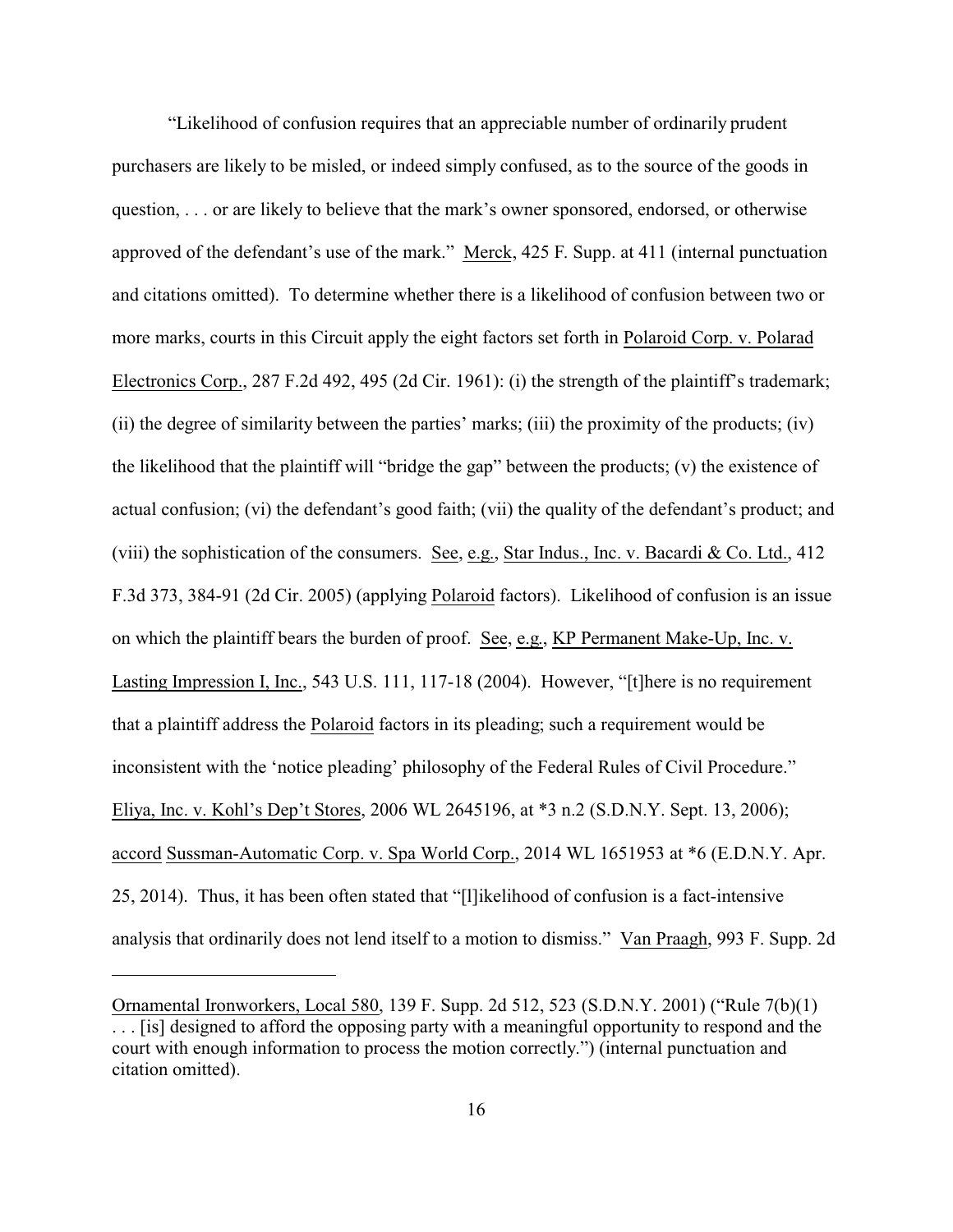at 303 (citing cases). A motion to dismiss will be granted for failure to plead likelihood of confusion only if "no reasonable factfinder could find a likelihood of confusion on any set of facts that plaintiff could prove." Brown & Brown, Inc. v. Cola, 745 F. Supp. 2d 588, 617 (E.D. Pa. 2010) (internal quotation marks and citation omitted); see also Van Praagh, 993 F. Supp. 2d at 303-04 (finding that "likelihood of confusion" had been sufficiently pled where it was "possible" that the defendant's use of the plaintiff's trademark "may confuse a consumer into think that her services are in some way connected to or endorsed by the [p]laintiff").

Here, LBF alleged sufficient facts to plausibly suggest a likelihood of consumer confusion. LBF alleges that "[w]hen an Internet user searching on a search engine for LBF's Marks is presented with a search results page which contains multiple sponsored links, one of which may be for [LBF's] websites, and others for Defendants' competing websites . . . [the user] may click on one of the sponsored links for Defendants' websites, believing that it is related to, or sponsored by [LBF]." Compl. ¶ 73. In Rescuecom, the Second Circuit recognized that allegations of this sort are sufficient to survive a motion to dismiss. Specifically, the court stated that the plaintiff had alleged that "would-be purchasers (or explorers) of its services who search for its website on Google are misleadingly directed to the ads and websites of its competitors in a manner which leads them to believe mistakenly that these ads or websites are sponsored by, or affiliated with [the plaintiff]." Rescuecom, 562 F.3d at 130-31. The court noted that it did not have to determine whether this "practice is in fact benign or confusing" because it "consider[s] at the 12(b)(6) stage only what is alleged in the Complaint." Id. at 131. Thus, we conclude that LBF's allegations raise the reasonable inference that Internet users have likely believed LBF "sponsored, endorsed, or otherwise approved of [defendants'] use of the [LBF] mark." Merck, 425 F. Supp. 2d at 411. Because we have found such allegations to be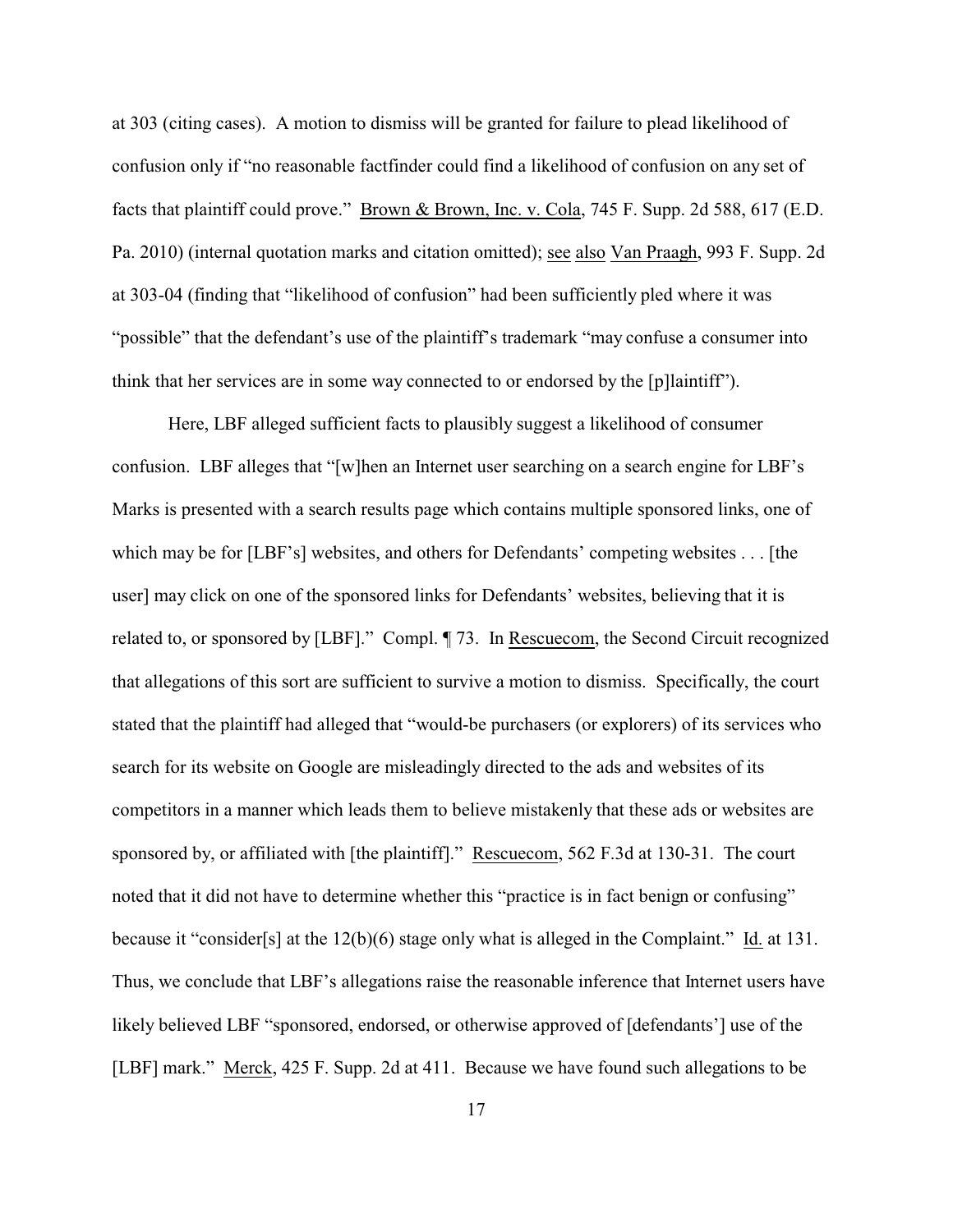sufficient, there is no need to address defendants' argument that LBF's citation to consumer complaints are by themselves inadequate to show likelihood of confusion.

Accordingly, because LBF has provided sufficient allegations suggesting a likelihood of consumer confusion, defendants' arguments on this point should be rejected.<sup>3</sup>

## C. State Deceptive Practices Claims

In Counts VI and VII of its amended complaint, LBF alleges that defendants violated New York Gen. Bus. Law §§ 349 and 350 by "willfully using LBF's Marks, trade names," and "close variations" or "key parts" thereof "without [LBF's] consent and advertising misleading sales, promotions and deals to the New York consumer public." Compl.  $\P$  152, 157. LBF alleges that this "unauthorized, wilful use . . . is likely to cause confusion, mistake, or deception as to the source, sponsorship, or approval of Defendants' travel services and falsely and deceptively represent Defendants' travel services as being affiliated with, sponsored by, authorized by, or provided by, [LBF]." Id. ¶¶ 153, 158. LBF alleges that these actions "provide an unfair commercial and financial benefit to Defendants, have caused or threaten to cause injury to [LBF's] good will and reputation, and unfairly divert customers and revenue from [LBF]." Compl. ¶¶ 153, 159.

N.Y. Gen. Bus. Law § 349 contains a general prohibition on "[d]eceptive acts or practices in the conduct of any business, trade or commerce or in the furnishing of any service." Similarly, N.Y. Gen. Bus. Law  $\S$  350 prohibits "[f]alse advertising in the conduct of any business, trade or commerce or in the furnishing of any service." Both of these sections contain

<sup>&</sup>lt;sup>3</sup> Defendants also argue that these claims should be dismissed because, like the federal Lanham Act claims, they do not establish that LBF's marks were "use[d] in commerce." See Def. Mem. at 3. We reject this argument for the reasons stated above in Section III.A.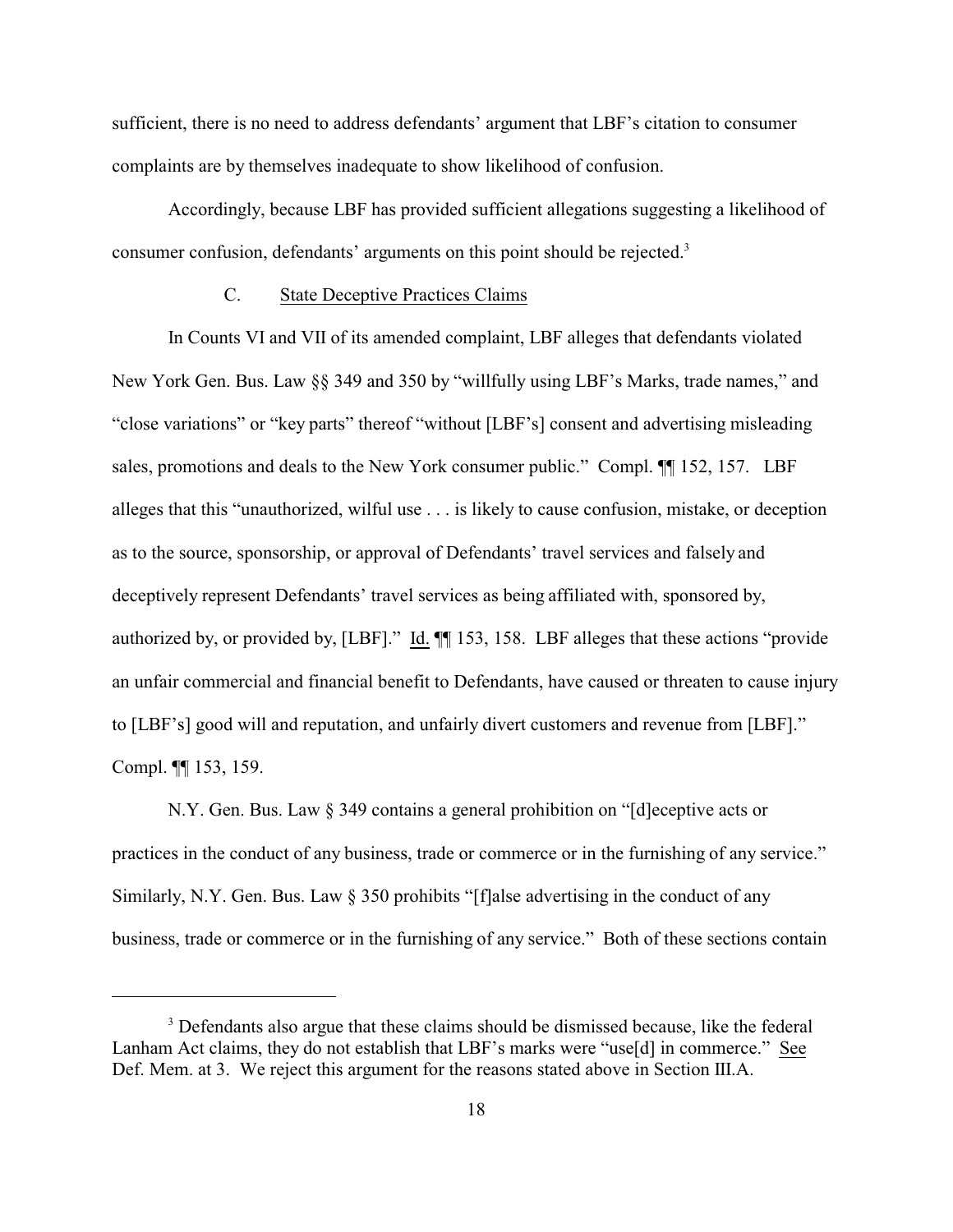provisions creating private rights of action to recover damages suffered as a result of such conduct. See N.Y. Gen. Bus. Law §§ 349(h), 350-e(3); Blue Cross & Blue Shield of N.J., Inc. v. Philip Morris, Inc., 133 F. Supp. 2d 162, 166 (E.D.N.Y. 2001).

 "To successfully assert a claim under General Business Law § 349 (h) or § 350, 'a plaintiff must allege that a defendant has engaged in (1) consumer-oriented conduct that is (2) materially misleading and that (3) plaintiff suffered injury as a result of the allegedly deceptive act or practice.'" Koch v. Acker, Merrall & Condit Co., 18 N.Y.3d 940, 941 (2012) (quoting City of N.Y. v. Smokes–Spirits.Com, Inc., 12 N.Y.3d 616, 621 (2009)); accord Orlander v. Staples, Inc., 2014 WL 2933152, at \*8 (S.D.N.Y. June 30, 2014). "Although the statute is, at its core, a consumer protection device . . . corporate competitors now have standing to bring a claim under this statute so long as some harm to the public at large is at issue." Securitron Magnalock Corp. v. Schnabolk, 65 F.3d 256, 264 (2d Cir. 1995) (internal punctuation, brackets, and citations omitted); see In re Houbigant Inc., 914 F. Supp. 964, 983 (S.D.N.Y. 1995) (noting that "courts have held that competitors have standing to challenge deceptive practices under Sections 349 and 350 so long as some harm to the public at large is at issue") (internal quotation marks and citation omitted), clarified on rearg., 914 F. Supp. 997 (S.D.N.Y. 1996). For a competitor to assert a claim under § 349 or § 350, however, "the gravamen of the complaint must be consumer injury or harm to the public interest." Securitron, 65 F.3d at 264 (internal quotation marks and citation omitted); see 4 K & D Corp. v. Concierge Auctions, LLC, 2 F. Supp. 3d 525, 548 n.13 (S.D.N.Y. 2014) ("courts routinely reject a competitor's Sections 349 and 350 claims if the gravamen of the complaint is . . . harm to plaintiff's business rather than harm to the public interest in New York at large.") (internal quotation marks and citation omitted); see also Gucci Am., Inc. v. Duty Free Apparel, Ltd., 277 F. Supp. 2d 269, 274 (S.D.N.Y. 2003) ("Where the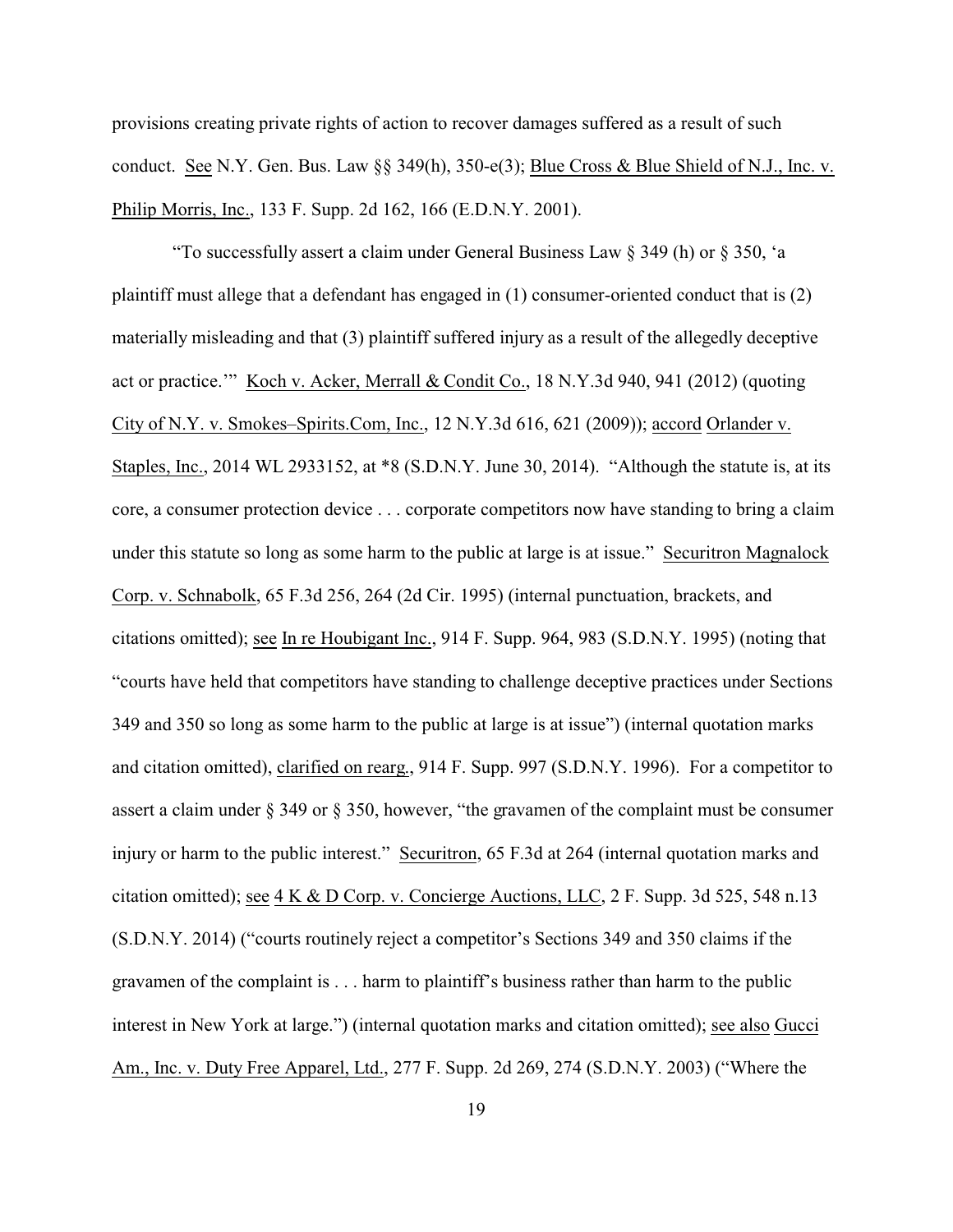gravamen of the complaint is harm to a business as opposed to the public at large, the business does not have a cognizable cause of action under § 349."); Something Old, Something New, Inc. v. QVC, Inc., 1999 WL 1125063, at \*11 (S.D.N.Y. Dec. 8, 1999) ("In order for a claim brought under either section [349 or 350] to be successful, the gravamen of the complaint must be consumer injury or harm to the public interest.") (internal quotation marks and citation omitted). In other words, a plaintiff "must show that the acts or practices [of the defendants] have a broader impact on consumers at large in that they are directed to consumers or that they potentially affect similarly situated consumers," and "that consumers be harmed by the defendants' alleged conduct." Tasini v. AOL, Inc., 851 F. Supp. 2d 734, 742 (S.D.N.Y. 2012) (internal quotation marks and citation omitted) (dismissing plaintiff's claim brought under § 349 because the complaint "fail[ed] to state facts indicating that the defendants' alleged misleading conduct was consumer-oriented.").

 Defendants argue that LBF's allegations "do not indicate any risk to the public's health or safety or any harm to the public interest as required to state a valid claim under § 349 or § 350." Orig. Def. Mem. at 17. "[C]ourts in New York have routinely dismissed trademark claims brought under Sections 349 and 350 as being outside the scope of the statutes, because ordinary trademark disputes do not 'pose a significant risk of harm to the public health or interest' and are therefore not the type of deceptive conduct that the statutes were designed to address." Kaplan, Inc. v. Yun, 2014 WL 1689040, at \*9 (S.D.N.Y. Apr. 30, 2014) (quoting DePinto v. Ashley Scott, Inc., 635 N.Y.S.2d 215, 217 (1st Dep't 1995)). In other words, § 349 and § 350 claims cannot be brought in "trademark infringement actions alleging only general consumer confusion" because such allegations do not suffice to establish "direct harm to consumers." Perkins School for the Blind v. Maxi-Aids, Inc., 274 F. Supp. 2d 319, 327

20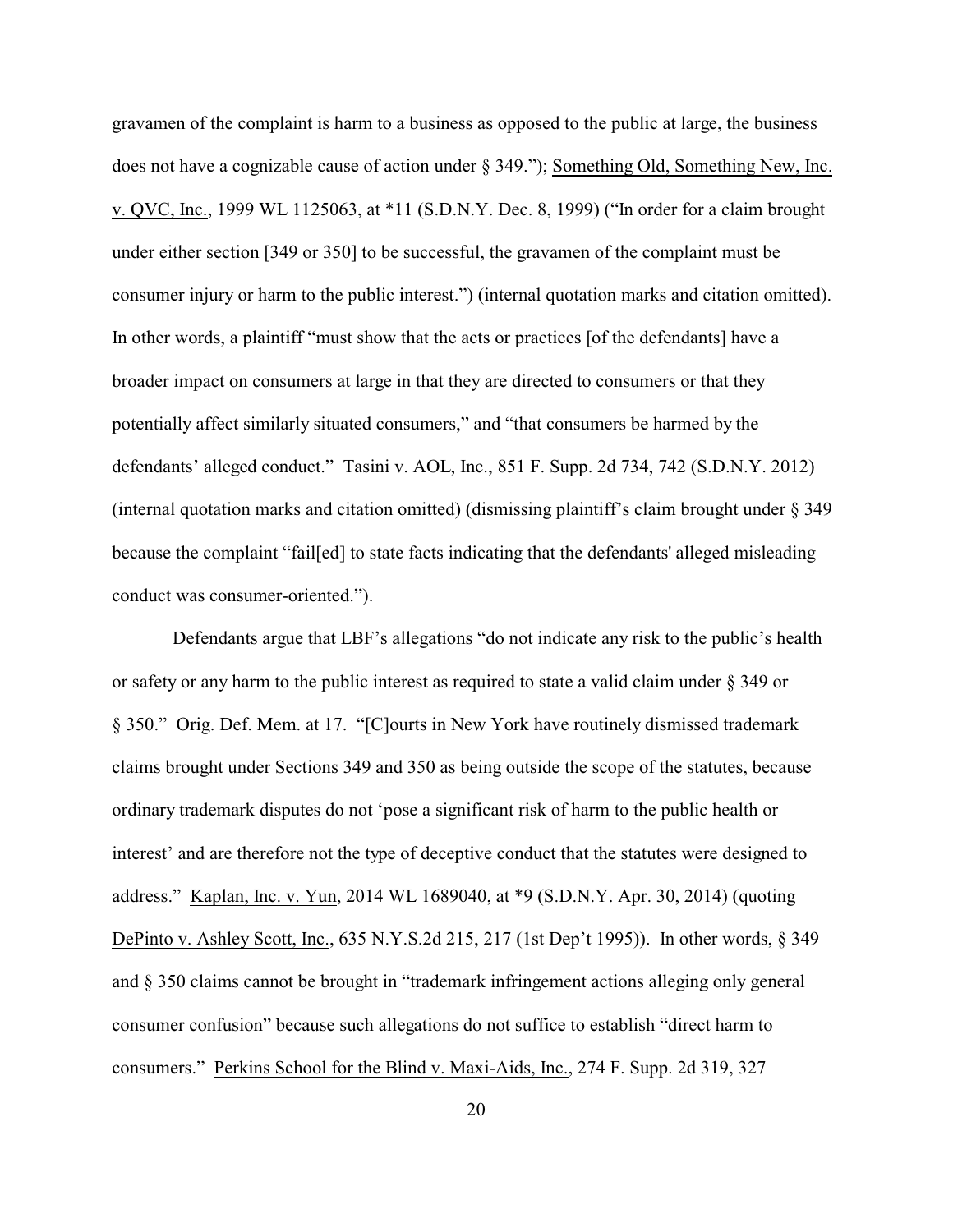(E.D.N.Y. 2003). Thus, for a claim to be cognizable under these provisions, there must be some "specific and substantial injury to the public interest over and above the ordinary trademark infringement . . . ." Nomination Di Antonio E Paolo Gensini S.N.C. v. H.E.R. Accessories Ltd., 2009 WL 4857605, at \*8 (S.D.N.Y. Dec. 14, 2009) (emphasis omitted).

To the extent LBF's § 349 and § 350 claims are premised on defendants' use of the SEM programs to "falsely and deceptively represent Defendants' travel services as being affiliated with, sponsored by, authorized by, or provided by, [LBF]," Compl.  $\P$ [153, 158, these claims must fail. These allegations regarding the SEM programs do not establish any "significant risk of harm to the public health or interest." H.E.R. Accessories Ltd., 2009 WL 4857605, at \*8 (dismissing claims brought under § 349 and § 350 because the "alleged injury — confusion and deception of the consuming public  $-\ldots$  is not distinct from the very harm that trademark laws generally seek to redress and thus is not over and above ordinary trademark infringement") (internal quotation marks and citation omitted); see also Luv N' Care, 695 F. Supp. 2d at 135-36 (allegations that defendant "conduct[ed] a 'bait and switch,' and mislead[] customers by commissioning misleading 'knock-off' products and 'palming them off' to confused customers" insufficient to state a cause of action under N.Y. Gen. Bus. Law § 349); Gross v. Bare Escentuals Beauty, Inc., 632 F. Supp. 2d 293, 299 (S.D.N.Y. 2008) ("Consumer confusion as to the source of the product does not create a cause of action under [N.Y. Gen. Bus. Law § 349].").

To the extent LBF's § 349 and § 350 claims are premised on defendants' "comparative savings claims for airfares posted to their websites," Compl.  $\P$  103, these claims must also fail because LBF has not alleged any facts showing harm to the public. LBF alleges that the advertised savings "were misleading and grossly exaggerated and/or did not actually offer savings to the consumers." Id. These advertised savings were misleading, according to LBF,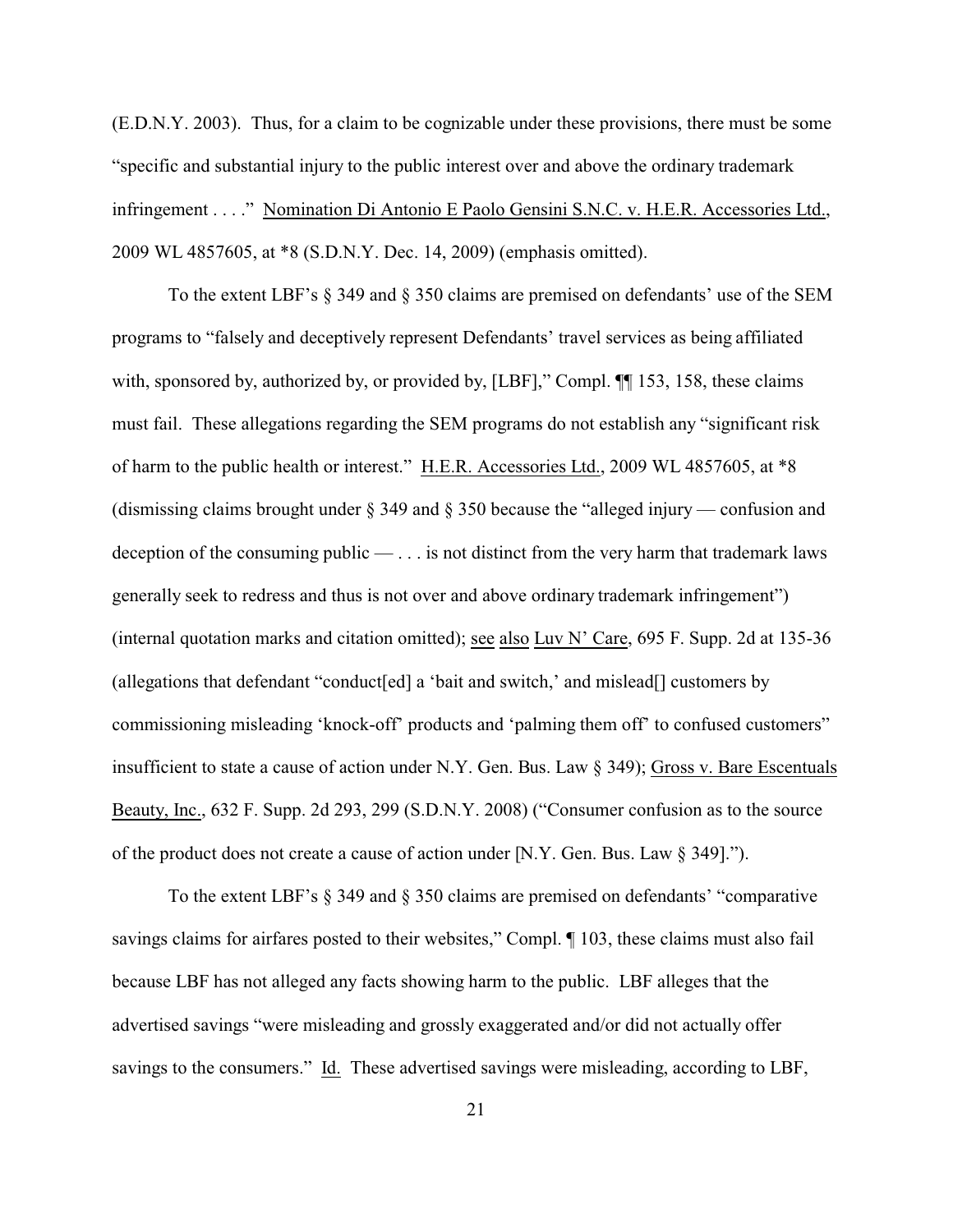because the defendants failed to explain the rates that were being used as benchmarks or the source of those benchmarks. Id.  $\P$  104. LBF's allegations, however, do not show that consumers were actually harmed — as opposed to being unfairly induced to purchase from defendants' websites. Pointing to its allegation that defendants "announced limited-time price reductions when the rates were available on the [sic] ongoing basis," id.  $\P$  103, LBF argues that these claims deceived consumers, see Pl. Mem. at 18. But once again, these allegations do not reflect that any actual harm was experienced by the consumer.

Finally, LBF alleges that defendants "made other unsupported claims," Compl.  $\P$  103, "such as 'CheapOair saves you time and guarantees the best rate,' implying that they offered the best and lowest rates, leaving no reason for consumers to comparison shop for better rates," id.  $\P$ 107. But these allegations are simply too vague to allow the conclusion that defendants' "unsupported claims" resulted in actual harm to the public. That LBF may have lost business as a result of defendants' assertions is not enough to meet the requirements of the statute. See Kforce, Inc. v. Alden Pers., Inc., 288 F. Supp. 2d 513, 519 (S.D.N.Y. 2003) ("as long as the public receives the product or service, a loss of business by the plaintiff is not considered a public harm"); QVC, Inc., 1999 WL 1125063, at \*12 ("[a] deliberate effort by one competitor to destroy the other's business is not considered a harm to the public interest . . . . Even if plaintiffs lost sales to [the defendant], the public still received its [product]."); Fashion Boutique of Short Hills, Inc. v. Fendi USA, Inc., 1992 WL 170559, at \*4 (S.D.N.Y. July 2, 1992) (where "the gravamen of [plaintiff's] . . . claim is harm to a store, not harm to its customers, nor harm to the public at large . . . . the alleged harm to the plaintiff's business far outweighs any incidental harm to the public at large.").

Indeed, even if LBF had alleged that it or another competitor actually offered better rates,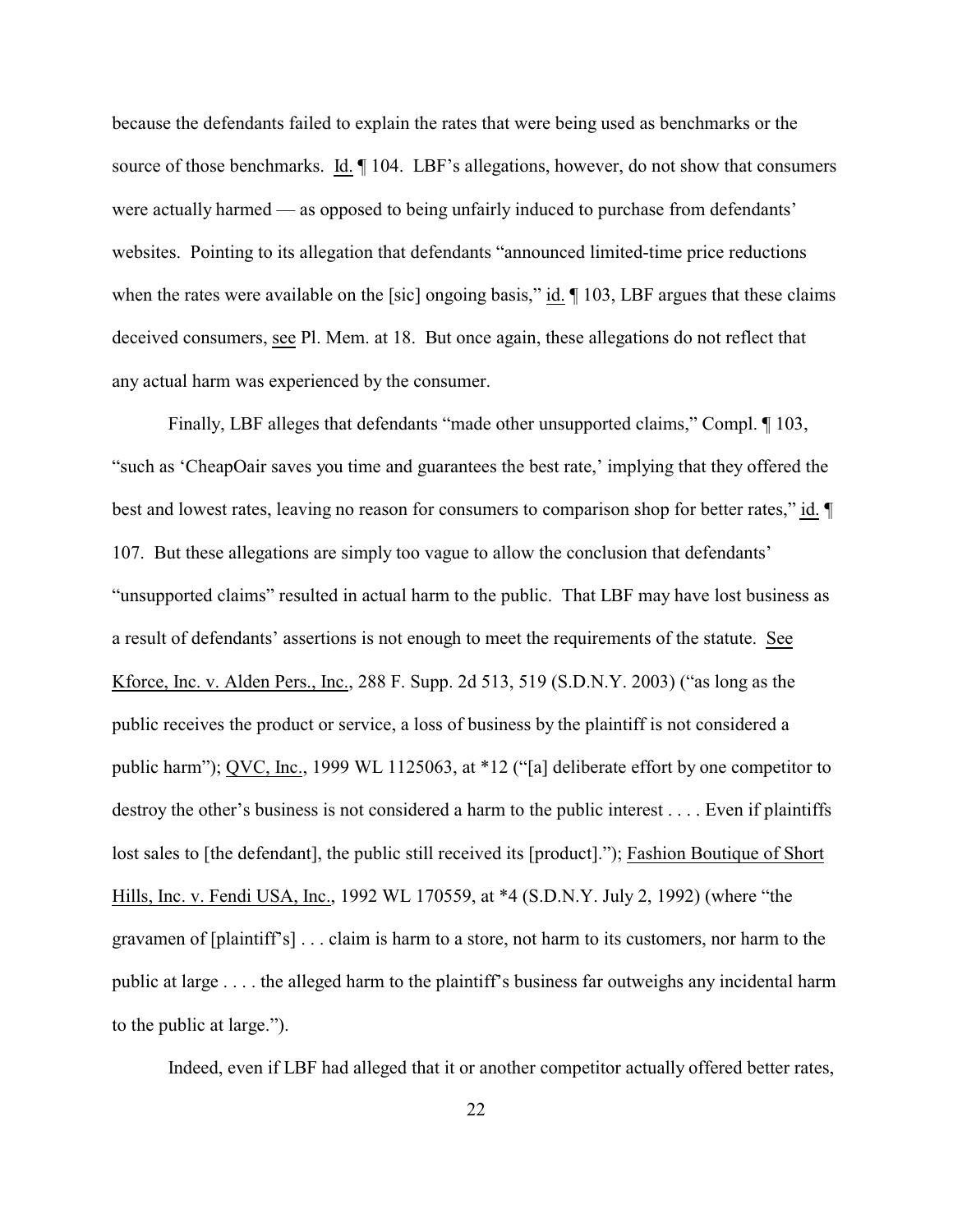"[t]he limited public harm alleged, that . . . consumers paid more for an allegedly inferior product, is incidental in nature and insufficient to support a claim under § 349." Reed Const. Data Inc. v. McGraw-Hill Cos., Inc., 745 F. Supp. 2d 343, 355 (S.D.N.Y. 2010) (where the "only allegation regarding public harm is that consumers in the New York construction data market may have overpaid to subscribe to the Dodge Network when Reed Connect is a superior product . . . . it does not state a claim under New York GBL § 349."); see also Gucci 277 F. Supp. 2d at 275 (finding that defendants' "allegation that consumers will be forced to . . . pay much higher prices to purchase the same items from [a competitor], does not set forth sufficient consumer harm to state a claim under § 349."). The same reasoning applies to a claim under section 350. See, e.g., Greenlight Capital, Inc. v. Greenlight (Switzwerland) S.A., 2005 WL 13682, at \*6 n.8 (S.D.N.Y. Jan. 3, 2005) ("The public harm analysis of a N.Y. Gen. Bus. Law § 349 holds true for § 350 claims, which are based on a specific type of deception, [to wit,] false advertising.").

In the end, the allegations regarding comparative savings "focus[] on harm to [LBF's] business interest, not consumer injury or harm to the public interest." Reed Const. Data, 745 F. Supp. 2d at 355. The crux of LBF's claims is that defendants' actions "provide an unfair commercial and financial benefit to Defendants, have caused or threaten to cause injury to Plaintiff's good will and reputation, and unfairly divert customers and revenue from Plaintiff." Compl. ¶¶ 153, 159. Such allegations do not meet the requirements of sections 349 or 350.

Accordingly, counts VI and VII of the complaint should be dismissed.

#### D. Trade Dress Infringement Claims

The complaint alleges that defendants are liable for trade dress infringement because their "intentional, imitation of the distinctive look and feel of [LBF's] websites, are likely to cause confusion, mistake, or deception as to the source, sponsorship, or approval of defendants'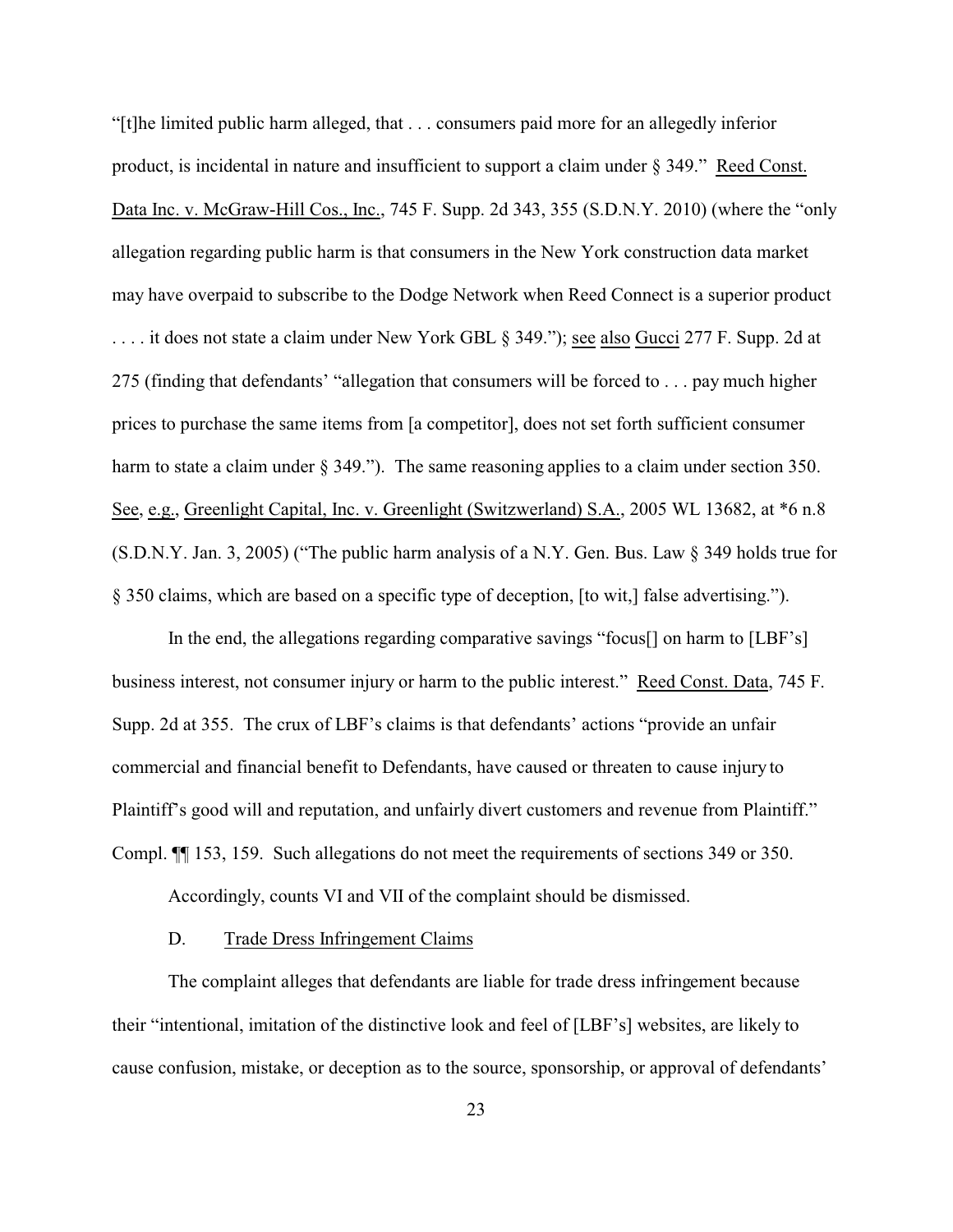travel services." Id. ¶ 163; see also id. ¶¶ 133-37.

"To establish a claim of trade dress infringement under [the Lanham Act], plaintiff must first demonstrate that its trade dress is either inherently distinctive or that it has acquired distinctiveness through a secondary meaning . . . [and] must [then] demonstrate that there is a likelihood of confusion between defendant's trade dress and plaintiff's." Fun-Damental Too, Ltd. v. Gemmy Indus. Corp., 111 F.3d 993, 999 (2d Cir. 1997) (emphasis omitted). "The defendant may avoid liability, however, by proving that the trade dress is not worthy of protection under the trademark law because it is functional." Laureyssens v. Idea Grp., Inc., 964 F.2d 131, 136 (2d Cir. 1992).

Defendants argue that the complaint does not adequately plead the substantive elements of a trade dress claim. See Def. Mem. at 3-6. We need not address any of these contentions, however, because we agree with defendants' alternative argument that the website trade dress infringement claims must be dismissed because they were required to be brought as counterclaims in a prior action. See id. at 6.

Before the instant case was filed, Fareportal and WK Travel filed a complaint against LBF in the United States District Court for the Southern District of New York in which they asserted claims for trademark infringement, trade dress infringement, and unfair competition. See Complaint, filed Apr. 11, 2013 (Docket # 1 in 13 Civ. 2412) ("Def. Compl."). Some of the claims by Fareportal and WK Travel mirror the claims asserted by LBF here. For example, Fareportal and WK Travel allege that LBF purchased keywords of its competitors' trademarks, including Cheapoair and OneTravel, in the Google AdWords program. See id. ¶ 36. Additionally, they contend that LBF's Smartfares.com website homepage imitates WK Travel's OneTravel.com homepage, see id. ¶¶ 70-75, and that LBF's Travelation.com search screen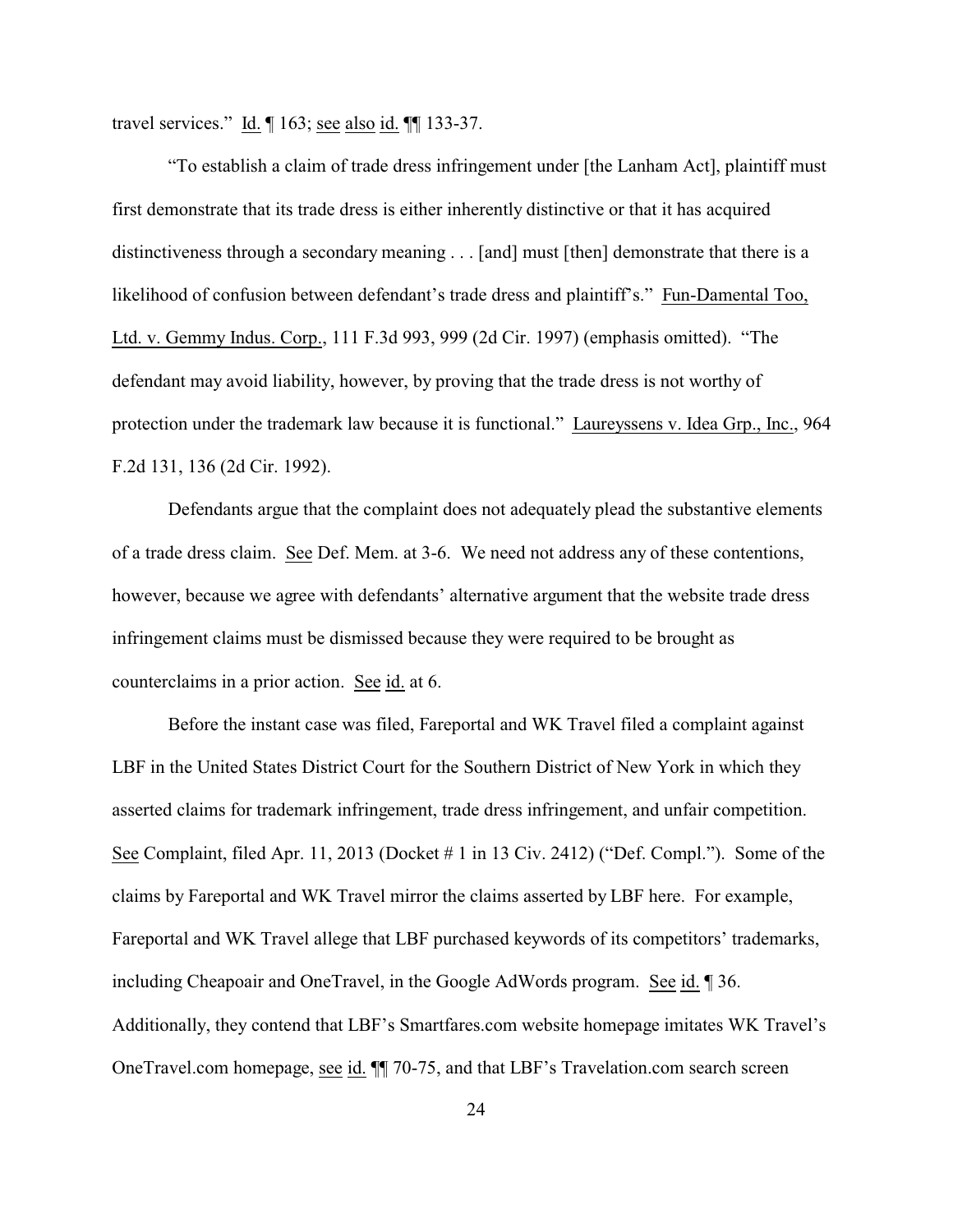imitates the search screen of OneTravel.com, see id. ¶¶ 91-95. On May 13, 2013, LBF filed an answer in that suit but did not assert any counterclaims against Fareportal and WK Travel. See Answer to Complaint, filed May 13, 2013 (Docket # 5 in 13 Civ. 2412).

Under Fed. R. Civ. P. 13(a), "[a] pleading must state as a counterclaim any claim that at the time of its service — the pleader has against an opposing party if the claim: (A) arises out of the transaction or occurrence that is the subject matter of the opposing party's claim; and (B) does not require adding another party over whom the court cannot acquire jurisdiction." The effect of Rule 13(a) is that "[a] counterclaim which is compulsory but is not brought is thereafter barred." Baker v. Gold Seal Liquors, Inc., 417 U.S. 467, 469 n.1 (1974); accord Mali v. Fed. Ins. Co., 720 F.3d 387, 395 (2d Cir. 2013) ("A counterclaim that is not timely pled is subsequently barred.") (citing Baker, 417 U.S. at 469 n.1).

"Whether a counterclaim is compulsory or permissive turns on whether the counterclaim arises out of the transaction or occurrence that is the subject matter of the opposing party's claim, and this Circuit has long considered this standard met when there is a 'logical relationship' between the counterclaim and the main claim." Jones v. Ford Motor Credit Co., 358 F.3d 205, 209 (2d Cir. 2004) (internal quotation marks and citation omitted). Under this standard, there need not be "an absolute identity of factual backgrounds"; rather, the logical relationship test only requires that "the essential facts of the claims [are] so logically connected that considerations of judicial economy and fairness dictate that all the issues be resolved in one lawsuit." Id. (internal quotation marks and citations omitted); accord Critical-Vac Filtration Corp. v. Minuteman Int'l, Inc., 233 F.3d 697, 699 (2d Cir. 2000).

Defendants assert that LBF's trade dress claims have "logical and factual connections" with the claims defendants brought against LBF in the prior suit because "[e]stablishing the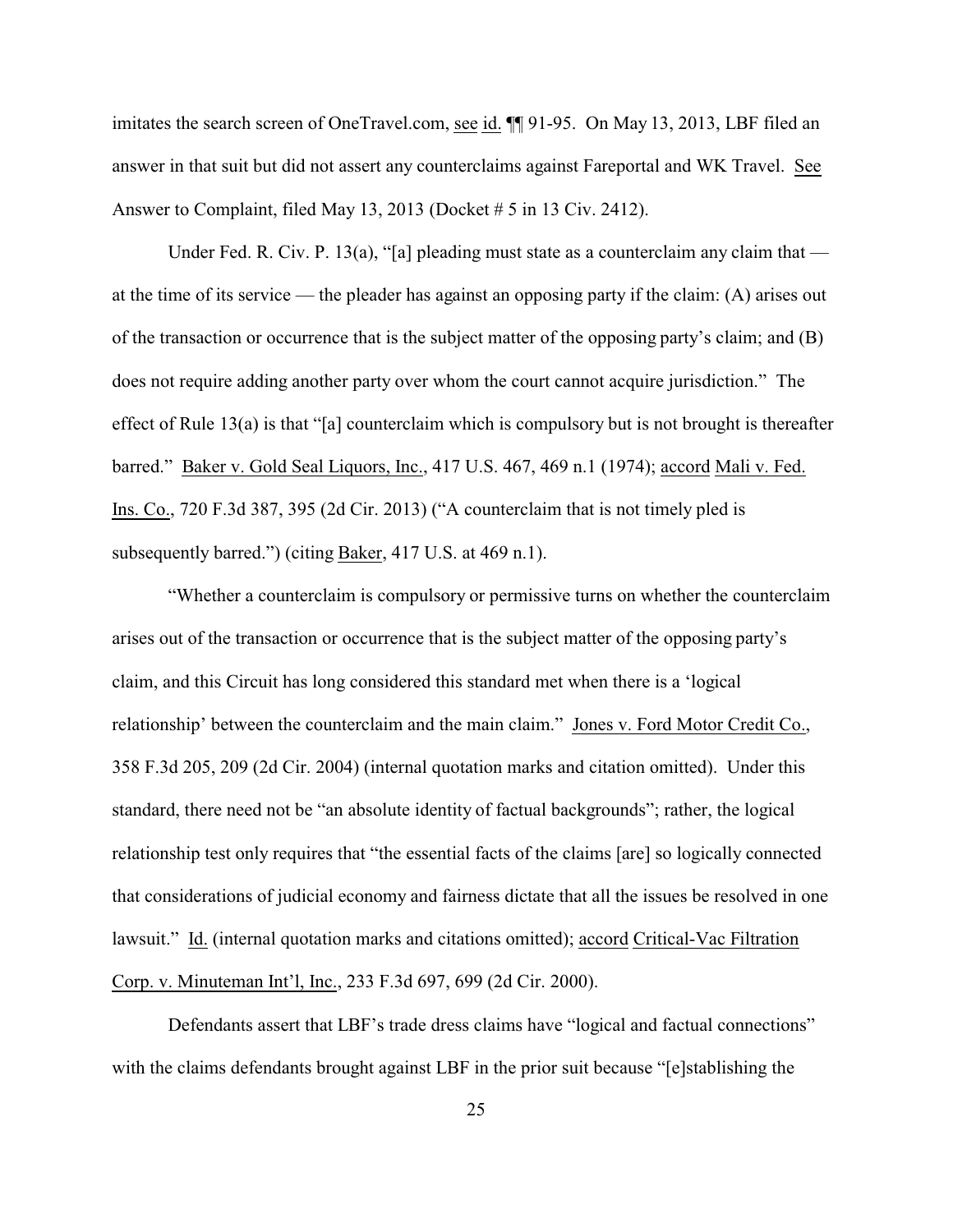dates of first use of each party's trade dress answers the question of who has the trade dress rights in both action[s]." Def. Mem. at 6. Defendants also point out that "a substantial amount of the language in [defendants'] original website trade dress infringement claims against LBF . . . reappears in LBF's Amended Complaint . . . thus reinforcing the connections between the two actions." Id. Defendants contend that "determining the priority of the websites is the identical issue in the Fareportal Action and this action so the claims must arise from the same aggregate set of operative facts, and logically relate to each other." Def. Reply at 7.

As defendants have correctly noted, LBF's trade dress infringement claims are not only logically related to defendants' trade dress claims, they are premised on the exact same factual issues. In their complaint against LBF in the prior action, defendants allege that LBF "mimicked the distinctive 'look and feel' of [defendants'] websites in order to make their own competing services appear connected with [defendants'] services and thereby misappropriate [defendants'] good will and customers." Def. Compl. ¶ 125. Additionally, defendants contend that "LBF Travel's . . . conscious imitation and subjective intent to imitate and create a likelihood of consumer confusion is evidenced by the cumulative lack of differentiation between the distinctive, nonfunctional design elements of their competing websites." Id. ¶ 127. Specifically, defendants allege that "[t]he layout of the homepage for [LBF's] Smartfares.com is substantially similar to the homepage for Onetravel.com," id.  $\P$  73, and that LBF's website "Travelation.com has adopted a search screen that is substantially similar to the one developed and used by OneTravel.com," id. ¶ 94.

In its complaint in this case, LBF has brought essentially identical trade dress infringement claims against defendants, with the only difference being that LBF has alleged that its websites pre-dated defendants' websites. Indeed, LBF alleges the same trade dress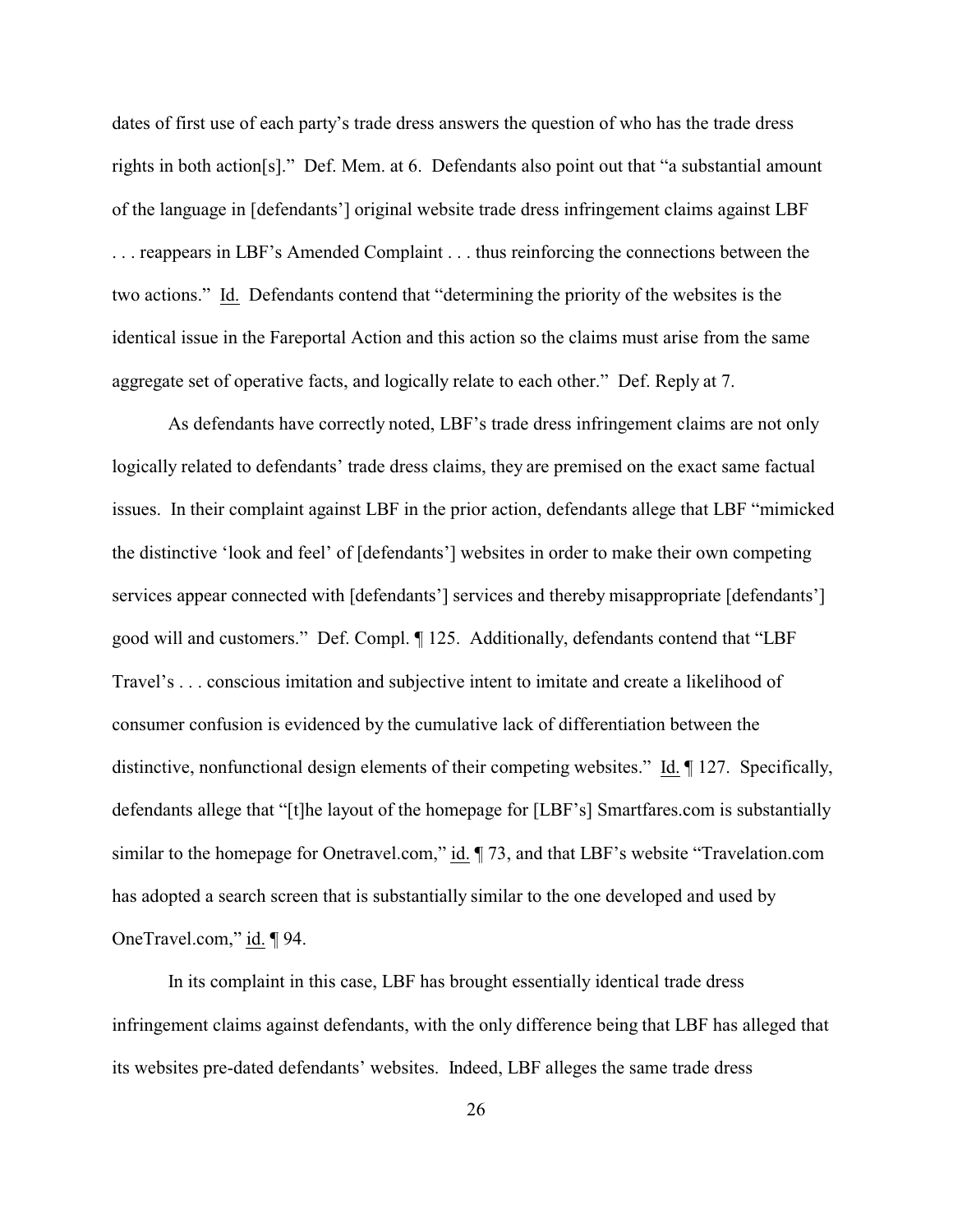similarities described in defendants' prior complaint. Just as defendants alleged that LBF's Smartfares.com website mimicked the Onetravel.com website, LBF asserts in its complaint here that "[d]efendants blatantly imitated the distinctive graphic and interactive elements of Smartfares.com design . . . [on] [t]he homepage for Onetravel.com." Compl. ¶ 91. Additionally, defendants' claim in the prior suit that "Travelation.com has adopted a search screen that is substantially similar to the one developed and used by OneTravel.com," Def. Compl. ¶ 94, is mirrored by LBF's claim that "Onetravel.com has adopted a search screen that has substantially similar look and feel to the one developed and used by Travelation.com," Compl. ¶ 93. Thus, defendants' and LBF's trade dress claims are premised on the same set of facts.

In response to defendants' argument on this point, LBF asserts without support or even explanation that its "claims against [defendants] . . . arise from an entirely different set of transactions" and that "the underlying conduct is not the same." Pl. Mem. at 12. LBF never elucidates, however, how the factual predicates of the two claims are different, other than the irrelevant assertion that two different parties are being accused of trade dress infringement. See id. ("[In the earlier action,] LBF is the purported infringer with respect to Fareportal's trademarks and trade dress; in this action, it is Fareportal who is accused of infringing on LBF's trademarks and trade dress."). LBF spends most of its argument on this point discussing the case of Mattel, Inc v. MGA Entertainment, Inc., 705 F.3d 1108 (9th Cir. 2013), which involved competing claims of misappropriation of trade secrets. Mattel, however, provides no guidance here. In Mattel, the plaintiff alleged that its former employees had disclosed its trade secrets directly to the defendant. 705 F.3d at 1110. The defendant, by contrast, alleged that the plaintiff's employees stole the defendant's trade secrets "by engaging in chicanery (such as masquerading as buyers) at toy fairs." Id. Mattel unremarkably held that the two sets of claims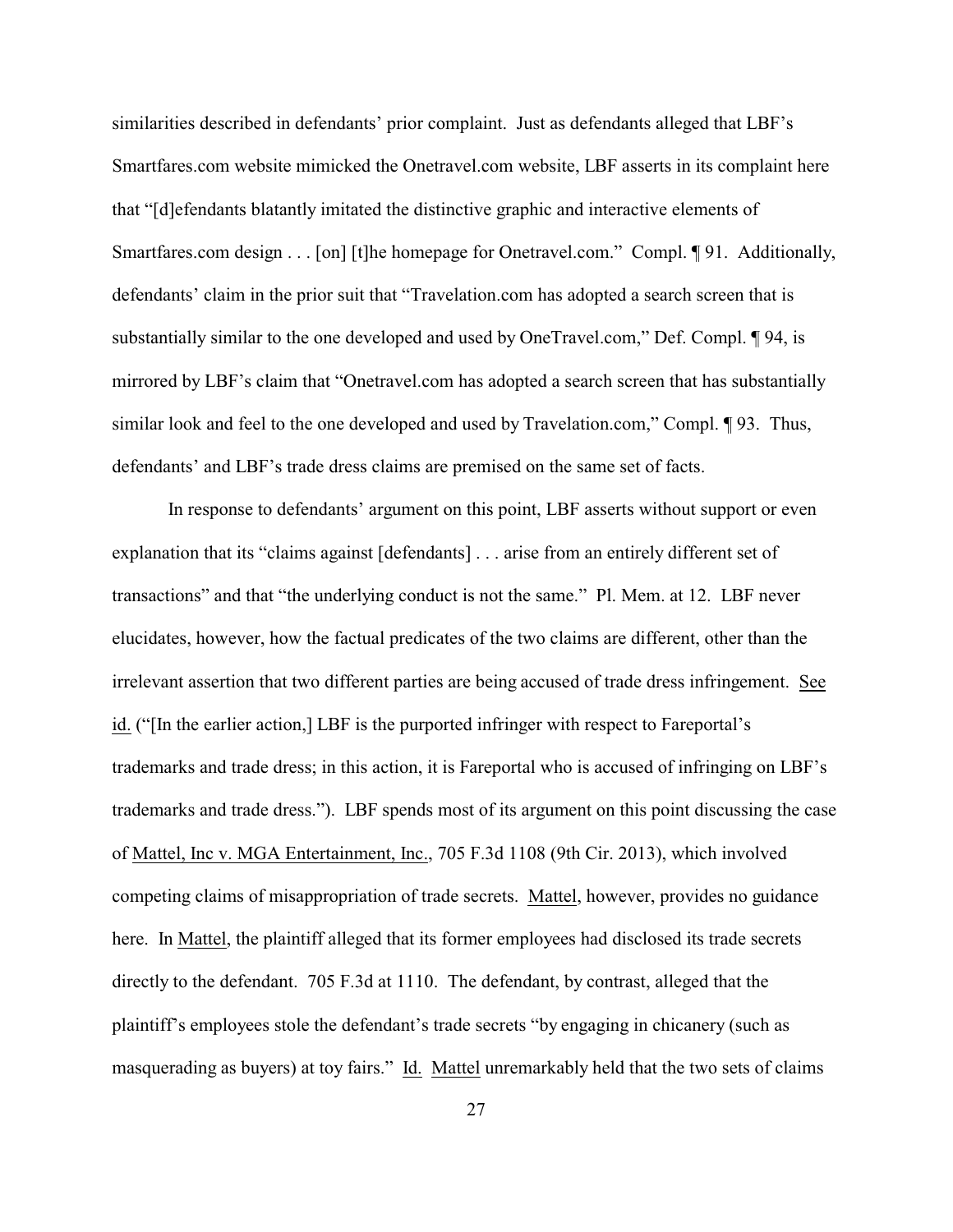did not have the necessary "logical relationship" because the trade secret claims involved a different "aggregate core of facts." Id. In our case, by contrast, LBF and defendants' claims for trade dress infringement are premised on the exact same facts.

In sum, because LBF's trade dress claims share a "logical relationship" with defendants' trade dress claims and indeed arise out of the same set of facts, Fed. R. Civ. P. 13(a) required LBF to assert them as compulsory counterclaims in defendants' prior suit. Accordingly, these claims premised on defendants' alleged trade dress infringement should be dismissed.<sup>4</sup>

### E. Declaratory Judgment Claims

Defendants argue that LBF's claims for "declaratory judgment of invalidity and cancellation under 15 U.S.C. § 1064 of defendants' trademark[s]," see Compl. ¶¶ 171-94, should be dismissed because "the claims are properly raised, if at all, as compulsory counterclaims in [defendants'] prior action," Def. Mem. at 12-13. Defendants assert that courts applying the logical relationship test "in the context of intellectual property litigation have confirmed that such a 'logical relationship' exists between infringement claims and invalidity claims." Def. Prior Mem. at 20. Additionally, defendants argue that the logical relatedness of the claims is demonstrated by the fact that LBF asserted trademark invalidity as an affirmative defense in the prior suit, see id. at 21, and note that LBF repeatedly mentions in its amended complaint that "[d]efendants' initiation of the [prior suit] created a case of actual controversy within the meaning of 28 U.S.C. §2201 et seq. thus warranting the declaratory relief sought by Plaintiff in this matter," see Compl. ¶¶ 172, 178.

<sup>&</sup>lt;sup>4</sup> Obviously, nothing herein should be construed as opining as to the merits of any motion LBF may make to amend its answer in the other lawsuit to include a counterclaim for trade dress infringement.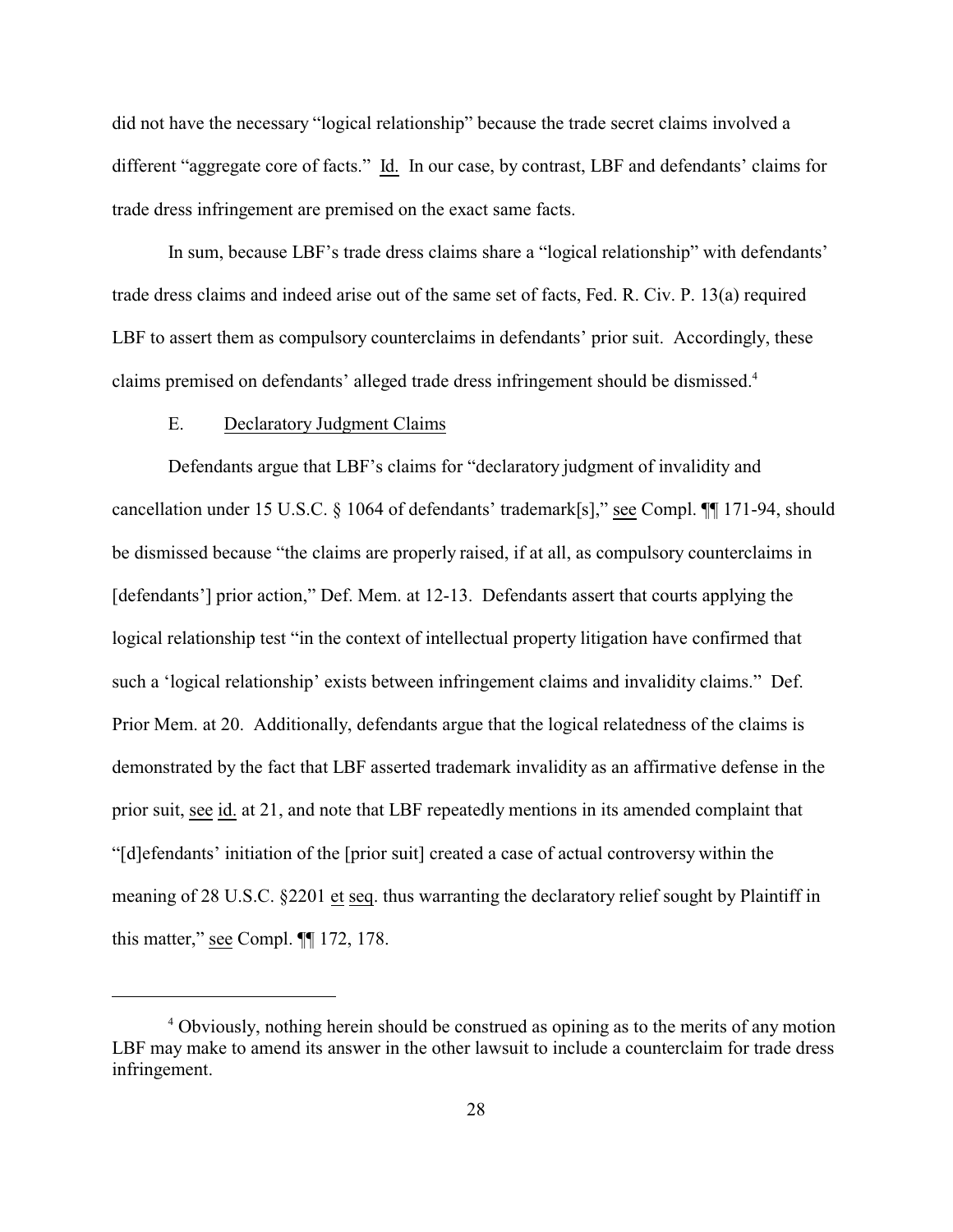LBF has not responded to these arguments. Instead, it has simply stated, "[t]o the extent this Court believes that the cancellation claims are logically connected to the Fareportal Action and as such must be brought as compulsory counterclaims, LBF respectfully requests the Court's clarification of same and will proceed accordingly." Pl. Mem. at 19-20. Additionally, LBF has noted "that the Fareportal Action is still pending, and [that] LBF retains the right to make a motion for leave to amend their Answer to assert counterclaims [in that action]." Id. at 19.

Accordingly, because LBF has not disputed defendants' arguments on this issue, we deem its claims on this point to be abandoned and find that LBF's declaratory judgment claims should be dismissed. See Frontline Processing Corp. v. Merrick Bank Corp., 2014 WL 837050, at \*11 (S.D.N.Y. Mar. 3, 2014) ("[Plaintiff] did not respond to [defendant's] arguments in support of its motion to dismiss the deceit claims, and therefore this Court deems the deceit claim abandoned.") (citing Jessamy v. City of New Rochelle, 292 F. Supp. 2d 498, 504 (S.D.N.Y. 2003)); accord McNeil-PPC, Inc. v. Perrigo Co., 2007 WL 81918, at \*12 n.4 (S.D.N.Y. Jan. 12, 2007) ("[Defendant] ignores Plaintiffs' contention and, therefore, the argument is deemed conceded."); see generally Jackson v. Fed. Express, Inc., 766 F.3d 189, 194 (2d Cir. 2014) (plaintiff who opposes only part of defendant's summary judgment motion may be deemed to have abandoned the unopposed claims).

#### IV. CONCLUSION

For these reasons, defendants' motion to dismiss the first amended complaint (Docket # 13) should be granted in part and denied in part. Specifically, LBF's claims for trade dress infringement, declaratory judgment, deceptive practices under N.Y. Gen. Bus. Law § 349, and false advertising under N.Y. Gen. Bus. Law § 350 should be dismissed.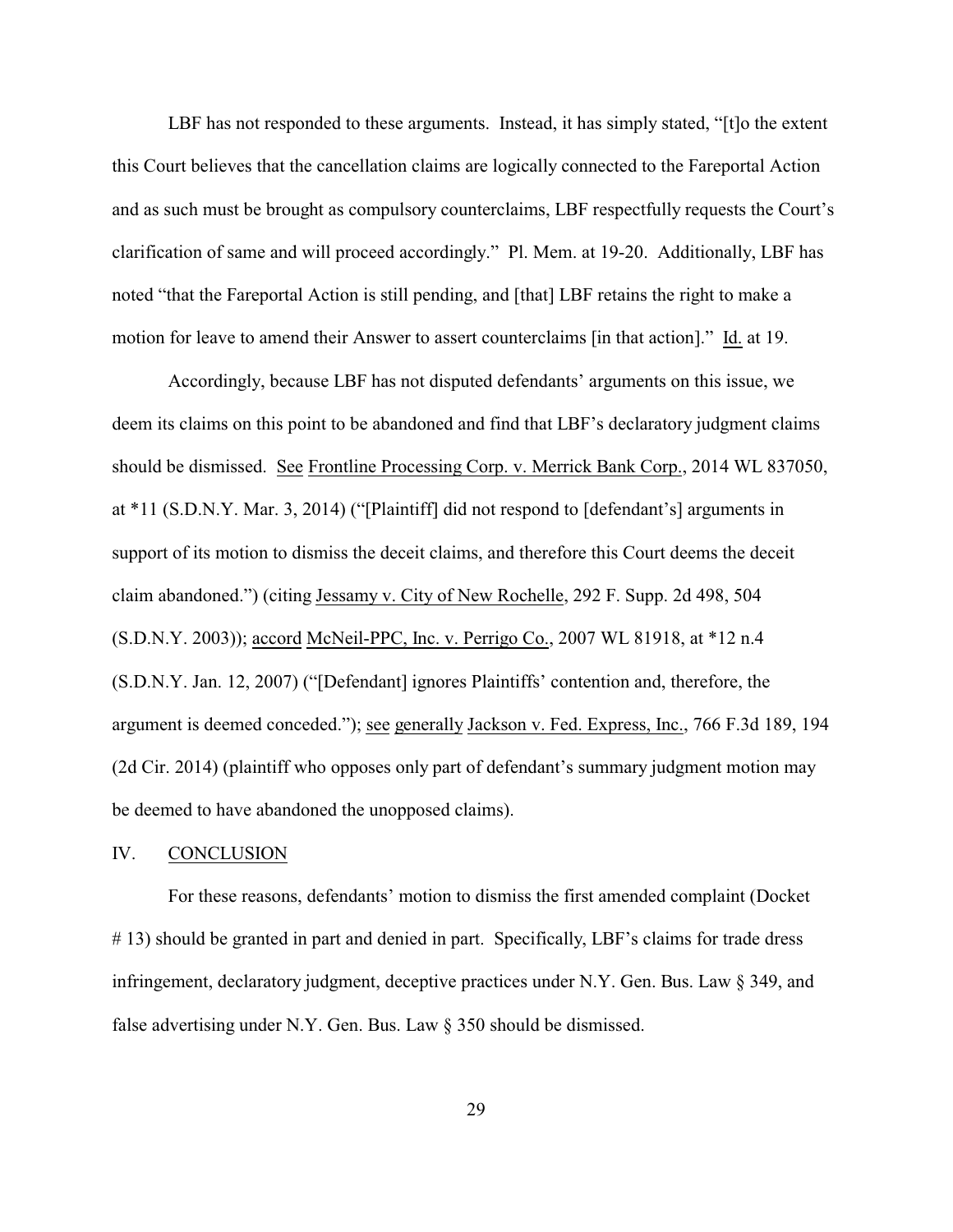## **PROCEDURE FOR FILING OBJECTIONS TO THIS REPORT AND RECOMMENDATION**

Pursuant to 28 U.S.C. § 636(b)(1) and Rule 72(b) of the Federal Rules of Civil

Procedure, the parties have fourteen (14) days including weekends and holidays from service of this Report and Recommendation to serve and file any objections. See also Fed. R. Civ. P. 6(a), (b), (d). Such objections (and any responses to objections) shall be filed with the Clerk of the Court, with copies sent to the Hon. Lewis A. Kaplan at 500 Pearl Street, New York, New York 10007. Any request for an extension of time to file objections must be directed to Judge Kaplan. If a party fails to file timely objections, that party will not be permitted to raise any objections to this Report and Recommendation on appeal. See Thomas v. Arn, 474 U.S. 140 (1985); Wagner & Wagner, LLP v. Atkinson, Haskins, Nellis, Brittingham, Gladd & Carwile, P.C., 596 F.3d 84, 92 (2d Cir. 2010).

Dated: November 5, 2014 New York, New York

United States Magistrate Judge